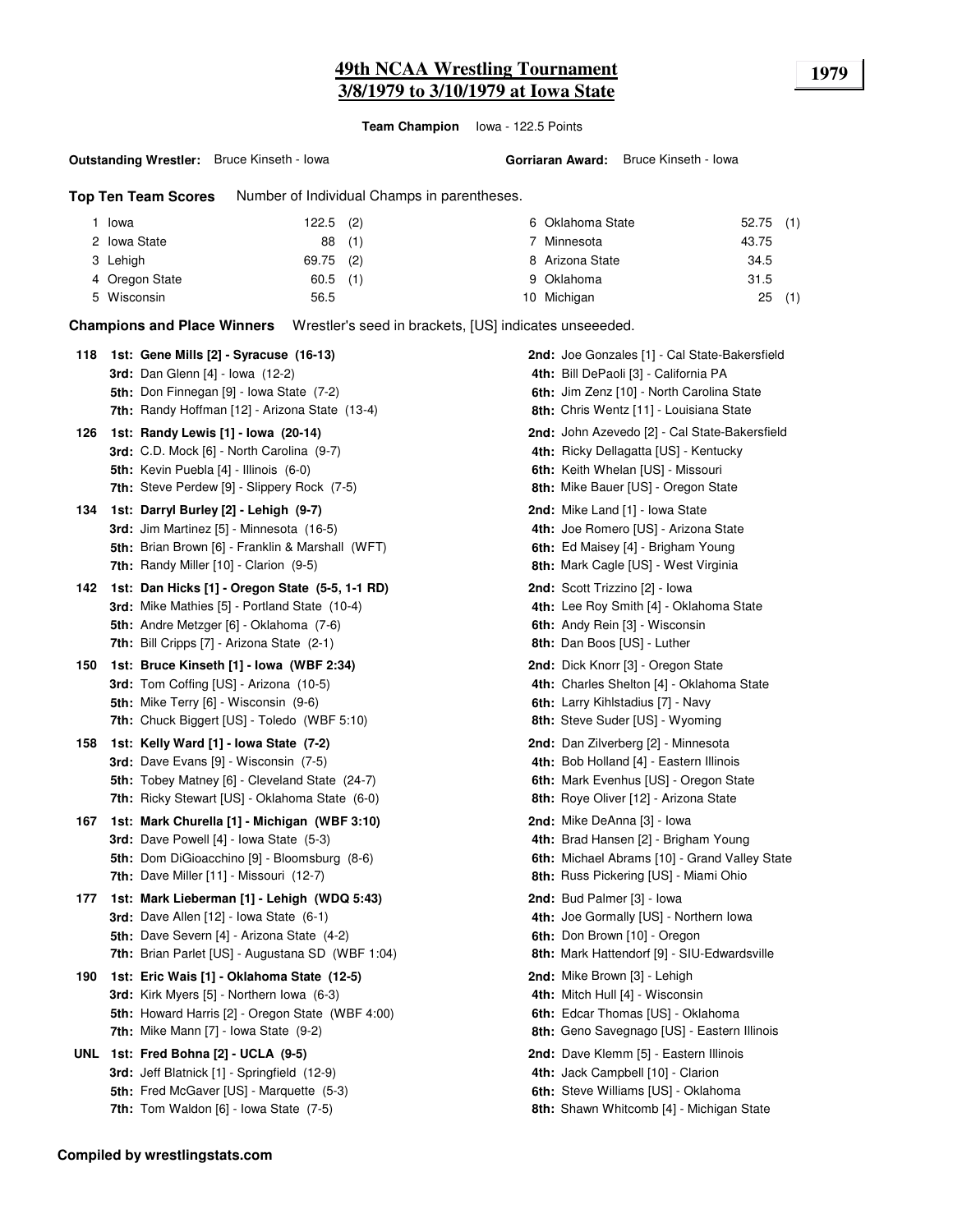#### **3/8/1979 to 3/10/1979 at Iowa State 1979 NCAA Wrestling Championship Page <sup>1</sup> of <sup>30</sup>**

| Jamie Reid, Cleveland State                                          | Jamie Reid 9-4         |                       |                       |                      |
|----------------------------------------------------------------------|------------------------|-----------------------|-----------------------|----------------------|
| Mike Marino, Tennessee-Chattanooga                                   | Tom Husted 15-4        | Tom Husted Fall 7:54  |                       | 118 Weight Class     |
| Tom Husted, Wisconsin [5]                                            |                        |                       |                       |                      |
| Randy Hoffman, Arizona State [12]                                    |                        |                       | Dan Glenn 10-4        |                      |
| Brad Anderson, Brigham Young                                         | Randy Hoffman 6-2      |                       |                       |                      |
| Dan Glenn, Iowa [4]                                                  |                        | Dan Glenn 16-7        |                       |                      |
| Mitch Vance, Temple                                                  | Dan Glenn 8-2          |                       |                       |                      |
| Jim Pagano, William & Mary                                           |                        |                       |                       | Joe Gonzales 8-6     |
| Luke Gilpin, New Mexico                                              | Jim Pagano 10-5        |                       |                       |                      |
| Gary Fischer, Cal Poly-SLO [8]                                       |                        | Gary Fischer 8-2      |                       |                      |
| Henry Callie, Millersville                                           | Gary Fischer 6-2       |                       |                       |                      |
| Don Finnegan, Iowa State [9]                                         |                        |                       | Joe Gonzales DFT 7:41 |                      |
| Ed Bailey, Salisbury                                                 | Don Finnegan 15-1      |                       |                       |                      |
| Gary Bohay, UCLA                                                     |                        | Joe Gonzales 24-9     |                       |                      |
| Joe Gonzales, Cal State-Bakersfield [1]                              | Joe Gonzales 19-6      |                       |                       |                      |
| Adam Cuestas, Oregon                                                 |                        |                       |                       | Gene Mills 16-13     |
| Gene Mills, Syracuse [2]                                             | Gene Mills Fall 7:37   |                       |                       |                      |
| Angelo Marino, Indiana                                               |                        | Gene Mills Fall 4:31  |                       |                      |
|                                                                      | Jim Zenz 12-4          |                       |                       |                      |
|                                                                      |                        |                       |                       |                      |
| Jim Zenz, North Carolina State [10]                                  |                        |                       | Gene Mills 17-2       |                      |
| Rob Wurm, Weber State                                                | Rob Wurm 7-5           |                       |                       |                      |
| Greg Ely, Hofstra [7]                                                |                        | Steve Bastianelli 6-3 |                       |                      |
| Jay Liles, Bowling Green                                             | Steve Bastianelli 15-2 |                       |                       |                      |
| Steve Bastianelli, Lehigh                                            |                        |                       |                       | Gene Mills Fall 7:00 |
| Edwin DiBeck, Utah                                                   | John Hartupee 8-4      |                       |                       |                      |
| John Hartupee, Central Michigan                                      |                        | David Suarez 11-6     |                       |                      |
| Howard Aufleger, Oklahoma State                                      | David Suarez 4-3       |                       |                       |                      |
| David Suarez, Nevada-Las Vegas [6]                                   |                        |                       |                       |                      |
| Mike Monday, Oklahoma                                                | Chris Wentz 18-10      |                       | Bill DePaoli 11-5     |                      |
| Chris Wentz, Louisiana State [11]<br>Bill DePaoli, California PA [3] |                        | Bill DePaoli 13-8     |                       |                      |
|                                                                      |                        |                       |                       |                      |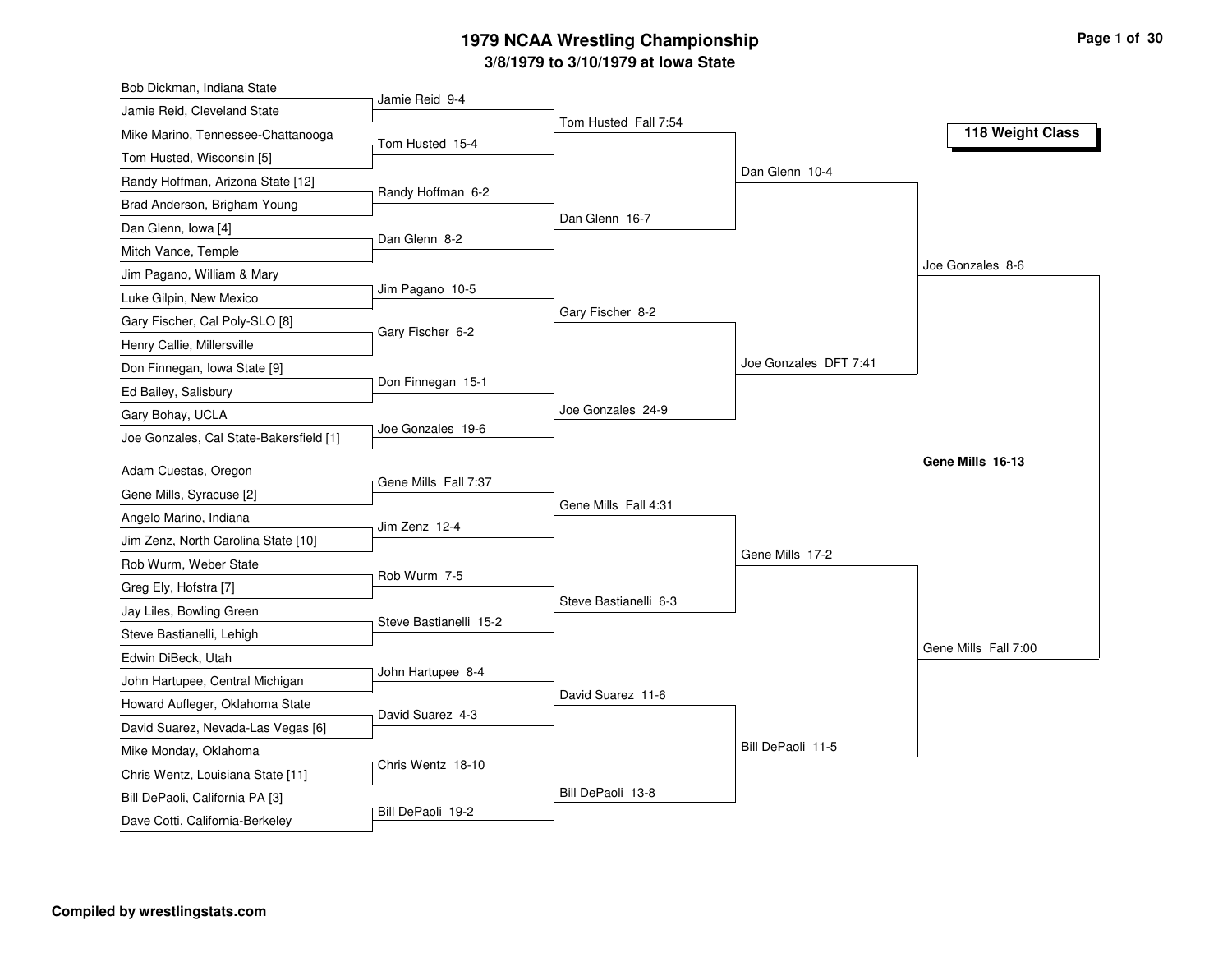# **3/8/1979 to 3/10/1979 at Iowa State 1979 NCAA Wrestling Championship Page <sup>2</sup> of <sup>30</sup>**

| Vance, Temple              |                          |                  |               |                        |                                                  |
|----------------------------|--------------------------|------------------|---------------|------------------------|--------------------------------------------------|
|                            |                          |                  |               |                        | <b>118 Consolation Bracket</b>                   |
|                            | Hoffman 3-0              |                  |               |                        |                                                  |
|                            |                          |                  |               |                        |                                                  |
| Hoffman, Arizona State     |                          | Hoffman 4-3      |               |                        |                                                  |
|                            |                          |                  |               |                        |                                                  |
|                            | Husted, Wisconsin        |                  |               |                        |                                                  |
|                            |                          |                  | Finnegan 10-3 |                        |                                                  |
|                            |                          |                  |               |                        | DePaoli 9-7                                      |
| Bohay, UCLA                |                          |                  |               | DePaoli, California PA |                                                  |
|                            | Finnegan 11-2            |                  |               |                        |                                                  |
|                            |                          |                  |               |                        |                                                  |
| Finnegan, Iowa State       |                          | Finnegan Med FFT |               |                        |                                                  |
|                            |                          |                  |               |                        | Third Place: Dan Glenn, Iowa 12-2                |
|                            | Fischer, Cal Poly-SLO    |                  |               |                        | Fourth Place: Bill DePaoli, California PA        |
|                            |                          |                  |               |                        |                                                  |
|                            |                          |                  |               |                        | Fifth Place: Don Finnegan, Iowa State 7-2        |
| Cuestas, Oregon            |                          |                  |               |                        | Sixth Place: Jim Zenz, North Carolina State      |
|                            |                          |                  |               |                        | Seventh Place: Randy Hoffman, Arizona State 13-4 |
|                            | Zenz Med FFT             |                  |               |                        | Eighth Place: Chris Wentz, Louisiana State       |
| Zenz, North Carolina State |                          | Zenz 3-2         |               |                        |                                                  |
|                            |                          |                  |               |                        |                                                  |
|                            | Bastianelli, Lehigh      |                  |               |                        |                                                  |
|                            |                          |                  |               |                        |                                                  |
|                            |                          |                  | Zenz 7-4      |                        |                                                  |
| Cotti, California-Berkeley |                          |                  |               |                        | Glenn Fall 3:48                                  |
|                            |                          |                  | Glenn, Iowa   |                        |                                                  |
|                            | Wentz 6-3                |                  |               |                        |                                                  |
|                            |                          |                  |               |                        |                                                  |
| Wentz, Louisiana State     |                          | Wentz 12-3       |               |                        |                                                  |
|                            | Suarez, Nevada-Las Vegas |                  |               |                        |                                                  |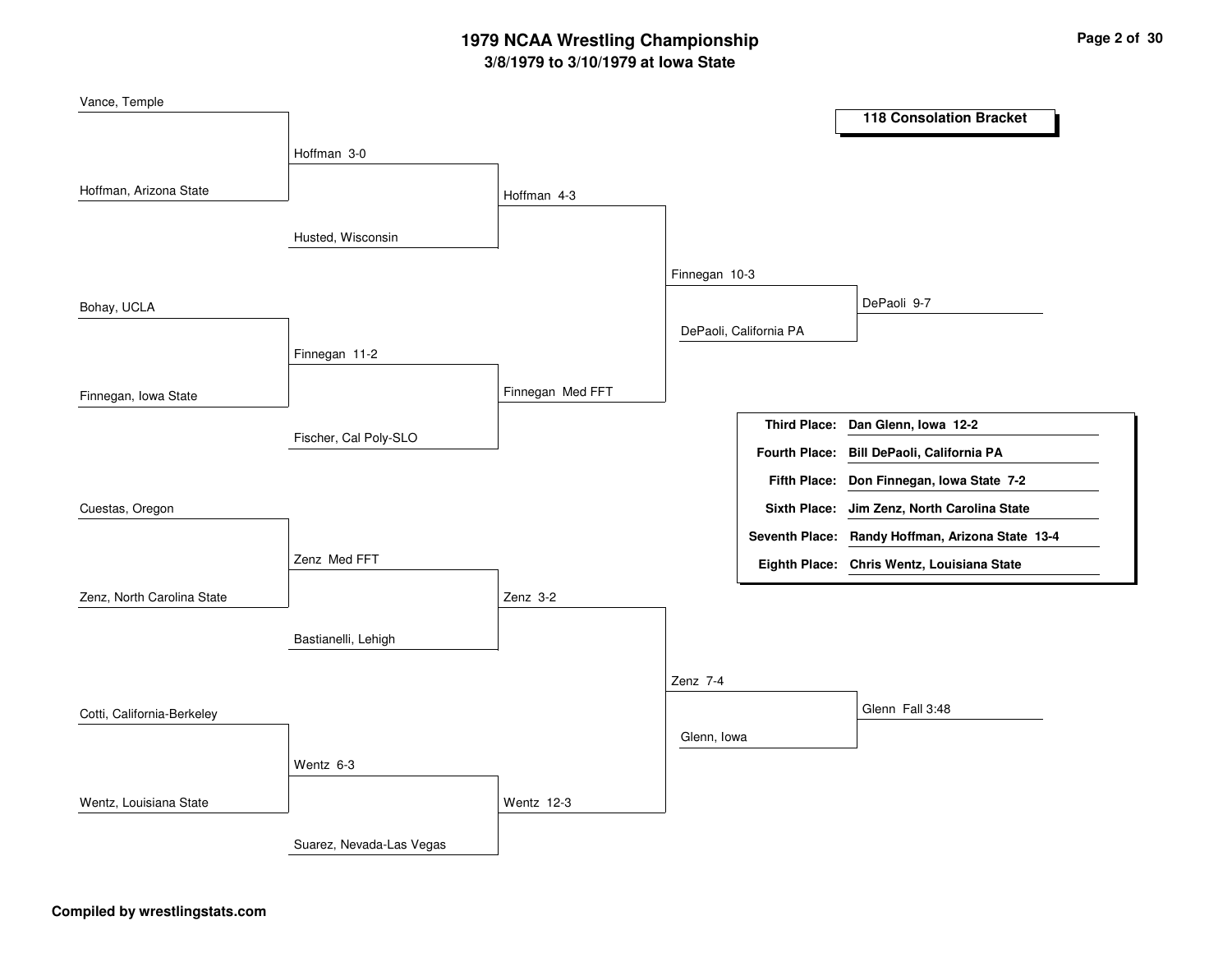# **3/8/1979 to 3/10/1979 at Iowa State 1979 NCAA Wrestling Championship Page <sup>3</sup> of <sup>30</sup>**

**Championship Pigtail Bouts for 118**

| Jay Liles - Bowling Green        |                 |
|----------------------------------|-----------------|
| Tracy Moore - Utah State         | Liles $10-7$    |
|                                  |                 |
| Luke Gilpin - New Mexico         | Gilpin 11-6     |
| Bruce Irussi - Illinois          |                 |
| John Hartupee - Central Michigan |                 |
| Bob DeStefanis - Rhode Island    | Hartupee 11-3   |
| Ed Bailey - Salisbury            |                 |
| Matt Oddo - Auburn               | Bailey 8-3      |
| Angelo Marino - Indiana          |                 |
| Glen Maxwell - Pittsburgh        | Marino 14-11    |
| Dan Glenn - Iowa                 |                 |
| Khris Whelan - Missouri          | Glenn Fall 3:36 |
|                                  |                 |

#### **Consolation Pigtail Bouts for 118**

Mitch Vance - Temple

Vance 11-2 Khris Whelan - Missouri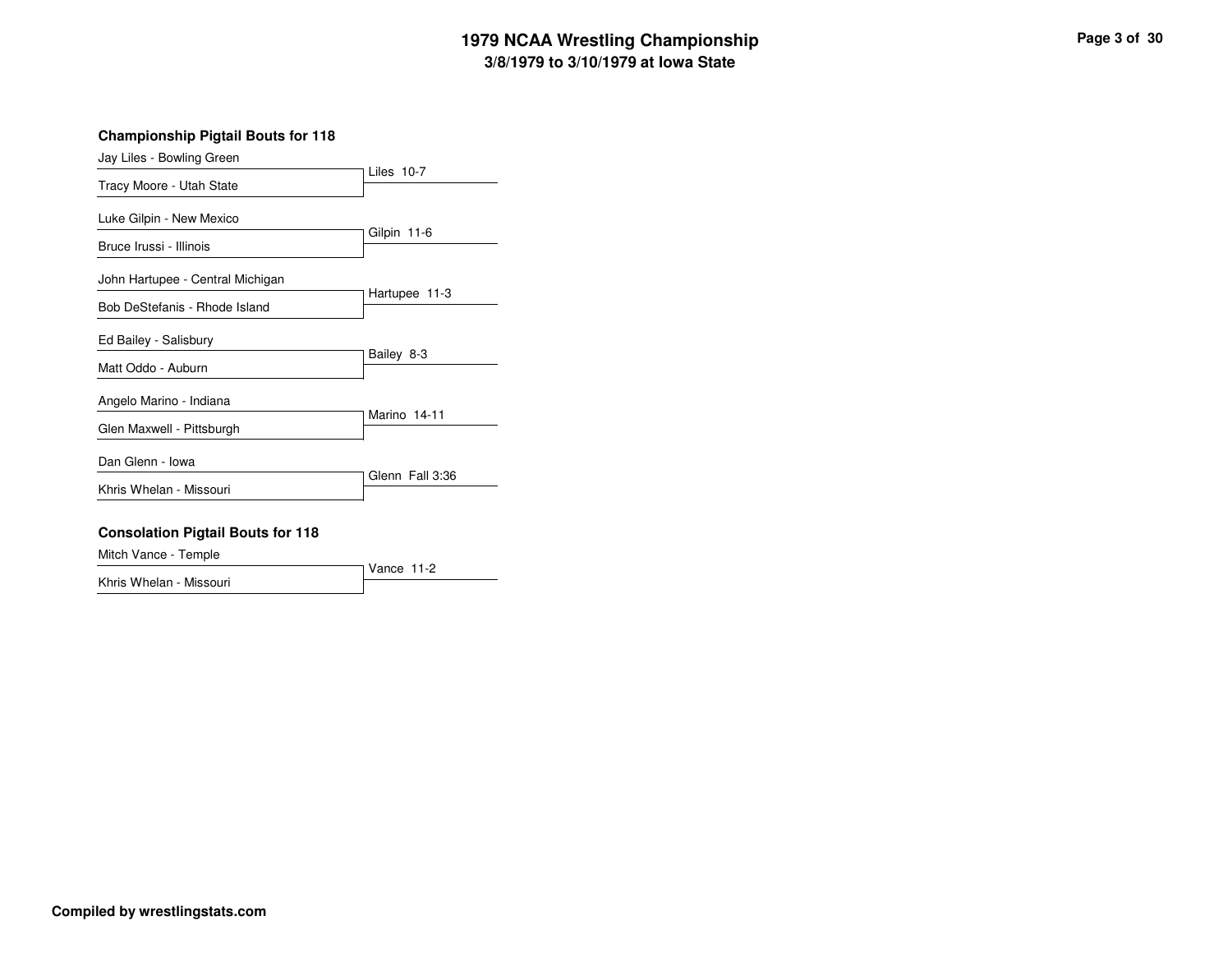#### **3/8/1979 to 3/10/1979 at Iowa State 1979 NCAA Wrestling Championship Page <sup>4</sup> of <sup>30</sup>**

| Harlan Kistler, UCLA                               |                        |                       |                   |                   |
|----------------------------------------------------|------------------------|-----------------------|-------------------|-------------------|
| Bryan Billig, Wilkes [12]                          | Bryan Billig Fall 7:54 |                       |                   |                   |
| Dan Cuestas, Cal Poly-SLO                          | Kevin Puebla 10-3      | Kevin Puebla 13-8     |                   | 126 Weight Class  |
| Kevin Puebla, Illinois [4]                         |                        |                       |                   |                   |
| Keith Whelan, Missouri                             |                        |                       | Kevin Puebla 5-0  |                   |
| Jose Martinez, Pittsburgh                          | Keith Whelan 4-3       |                       |                   |                   |
| Eddie Baza, San Jose State                         |                        | Keith Whelan 8-7      |                   |                   |
| Greg Shoemaker, East Stroudsburg [5]               | Greg Shoemaker 15-8    |                       |                   |                   |
| Randy Lewis, Iowa [1]                              |                        |                       |                   | Randy Lewis 17-6  |
| Bob Katz, West Chester                             | Randy Lewis Fall 1:37  |                       |                   |                   |
| Steve Perdew, Slippery Rock [9]                    |                        | Randy Lewis Fall 3:31 |                   |                   |
| Scott Barrett, Boise State                         | Steve Perdew 5-4       |                       |                   |                   |
| Jimmy Carr, Alabama [8]                            |                        |                       | Randy Lewis 17-9  |                   |
| Dave Riggs, Arizona                                | Jimmy Carr 18-6        |                       |                   |                   |
| Gary Lefebvre, Minnesota                           |                        | Sam Herriman 7-6      |                   |                   |
| Sam Herriman, Augustana SD                         | Sam Herriman 6-2       |                       |                   |                   |
|                                                    |                        |                       |                   |                   |
|                                                    |                        |                       |                   | Randy Lewis 20-14 |
| Doug Heimbach, Navy                                | Tom Diamond 9-4        |                       |                   |                   |
| Tom Diamond, Clarion                               |                        | Mike Bauer 10-4       |                   |                   |
| Mike Bauer, Oregon State                           | Mike Bauer DSQ         |                       |                   |                   |
| Derek Glenn, Colorado [7]                          |                        |                       | John Azevedo 12-6 |                   |
| Mike Rossetti, College of New Jersey [10]          | Mike Rossetti 13-5     |                       |                   |                   |
| Mike Starr, Central Michigan                       |                        | John Azevedo 14-5     |                   |                   |
| John Azevedo, Cal State-Bakersfield [2]            | John Azevedo 17-2      |                       |                   |                   |
| Ed Tyrrell, SUNY-Buffalo                           |                        |                       |                   | John Azevedo 13-6 |
| Ricky Dellagatta, Kentucky                         | Ricky Dellagatta 27-22 |                       |                   |                   |
| Guy Reilly, Indiana State                          |                        | C.D. Mock 11-10       |                   |                   |
| Bryan Evans, Oklahoma                              | C.D. Mock Fall 3:33    |                       |                   |                   |
| C.D. Mock, North Carolina [6]                      |                        |                       |                   |                   |
| Tom Alexander, Colorado State [11]                 | Tom Alexander 11-3     |                       | C.D. Mock 5-2     |                   |
| Tom Gaskins, Tennessee                             |                        |                       |                   |                   |
| Jim Hanson, Wisconsin [3]<br>Don Reese, Bloomsburg | Jim Hanson 11-3        | Jim Hanson Fall 5:58  |                   |                   |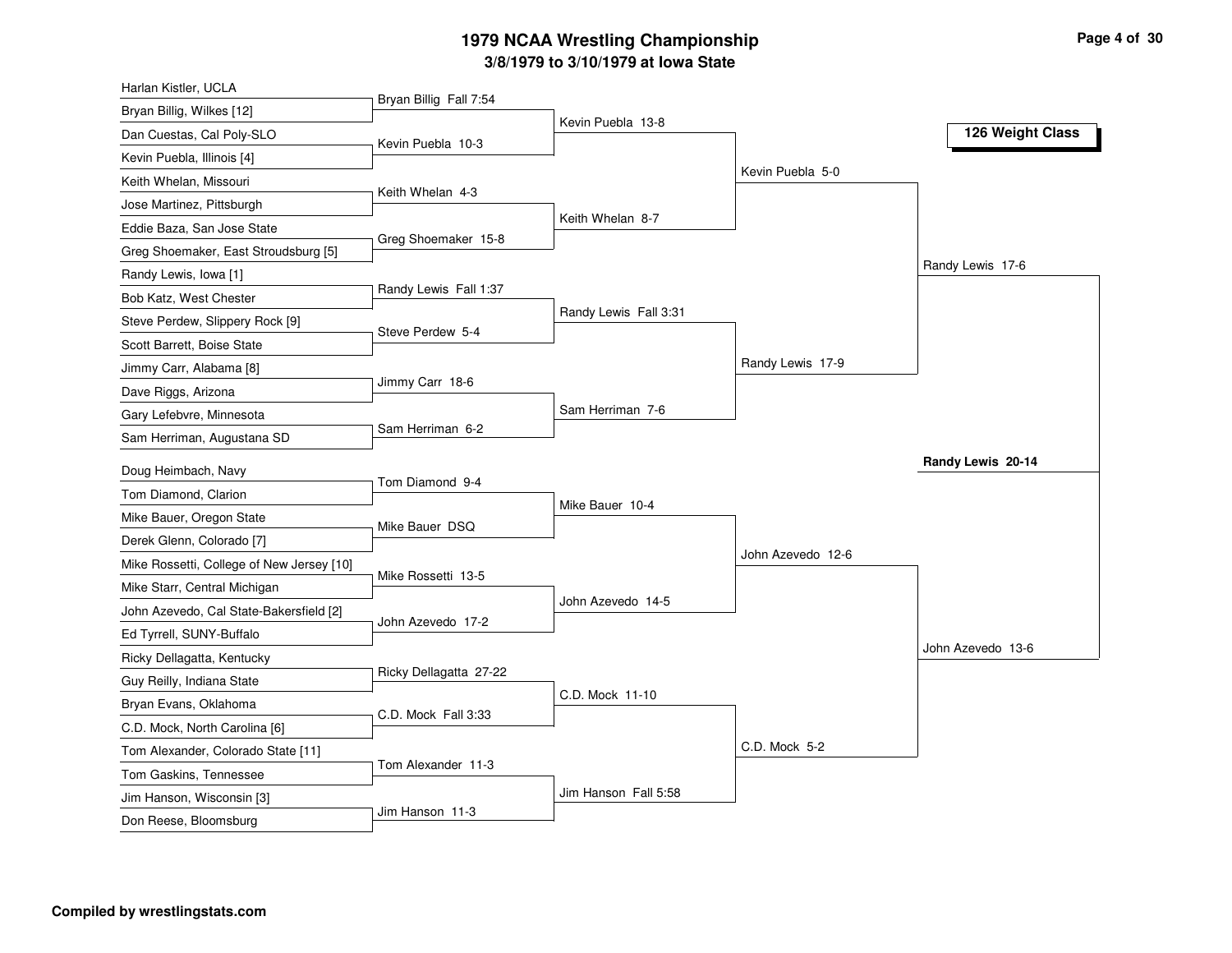# **3/8/1979 to 3/10/1979 at Iowa State 1979 NCAA Wrestling Championship Page <sup>5</sup> of <sup>30</sup>**

| Cuestas, Cal Poly-SLO           |                        |                |                  |                      |                                                |
|---------------------------------|------------------------|----------------|------------------|----------------------|------------------------------------------------|
|                                 |                        |                |                  |                      | <b>126 Consolation Bracket</b>                 |
|                                 | <b>Billig 15-10</b>    |                |                  |                      |                                                |
|                                 |                        |                |                  |                      |                                                |
| Billig, Wilkes                  |                        | Whelan 17-7    |                  |                      |                                                |
|                                 |                        |                |                  |                      |                                                |
|                                 | Whelan, Missouri       |                |                  |                      |                                                |
|                                 |                        |                | Whelan 7-0       |                      |                                                |
| Katz, West Chester              |                        |                |                  |                      | Mock 9-9, 3-0                                  |
|                                 |                        |                |                  | Mock, North Carolina |                                                |
|                                 | Perdew 10-2            |                |                  |                      |                                                |
|                                 |                        |                |                  |                      |                                                |
| Perdew, Slippery Rock           |                        | Perdew 4-3     |                  |                      |                                                |
|                                 | Herriman, Augustana SD |                |                  |                      | Third Place: C.D. Mock, North Carolina 9-7     |
|                                 |                        |                |                  |                      | Fourth Place: Ricky Dellagatta, Kentucky       |
|                                 |                        |                |                  |                      | Fifth Place: Kevin Puebla, Illinois 6-0        |
| Simpson, Middle Tennessee       |                        |                |                  |                      | Sixth Place: Keith Whelan, Missouri            |
|                                 |                        |                |                  |                      | Seventh Place: Steve Perdew, Slippery Rock 7-5 |
|                                 | Rossetti 12-3          |                |                  |                      | Eighth Place: Mike Bauer, Oregon State         |
|                                 |                        |                |                  |                      |                                                |
| Rossetti, College of New Jersey |                        | Bauer 6-5      |                  |                      |                                                |
|                                 | Bauer, Oregon State    |                |                  |                      |                                                |
|                                 |                        |                |                  |                      |                                                |
|                                 |                        |                | Dellagatta 15-8  |                      |                                                |
| Evans, Oklahoma                 |                        |                |                  |                      | Dellagatta 8-7                                 |
|                                 |                        |                | Puebla, Illinois |                      |                                                |
|                                 | Dellagatta Fall 1:27   |                |                  |                      |                                                |
|                                 |                        |                |                  |                      |                                                |
| Dellagatta, Kentucky            |                        | Dellagatta 6-4 |                  |                      |                                                |
|                                 | Hanson, Wisconsin      |                |                  |                      |                                                |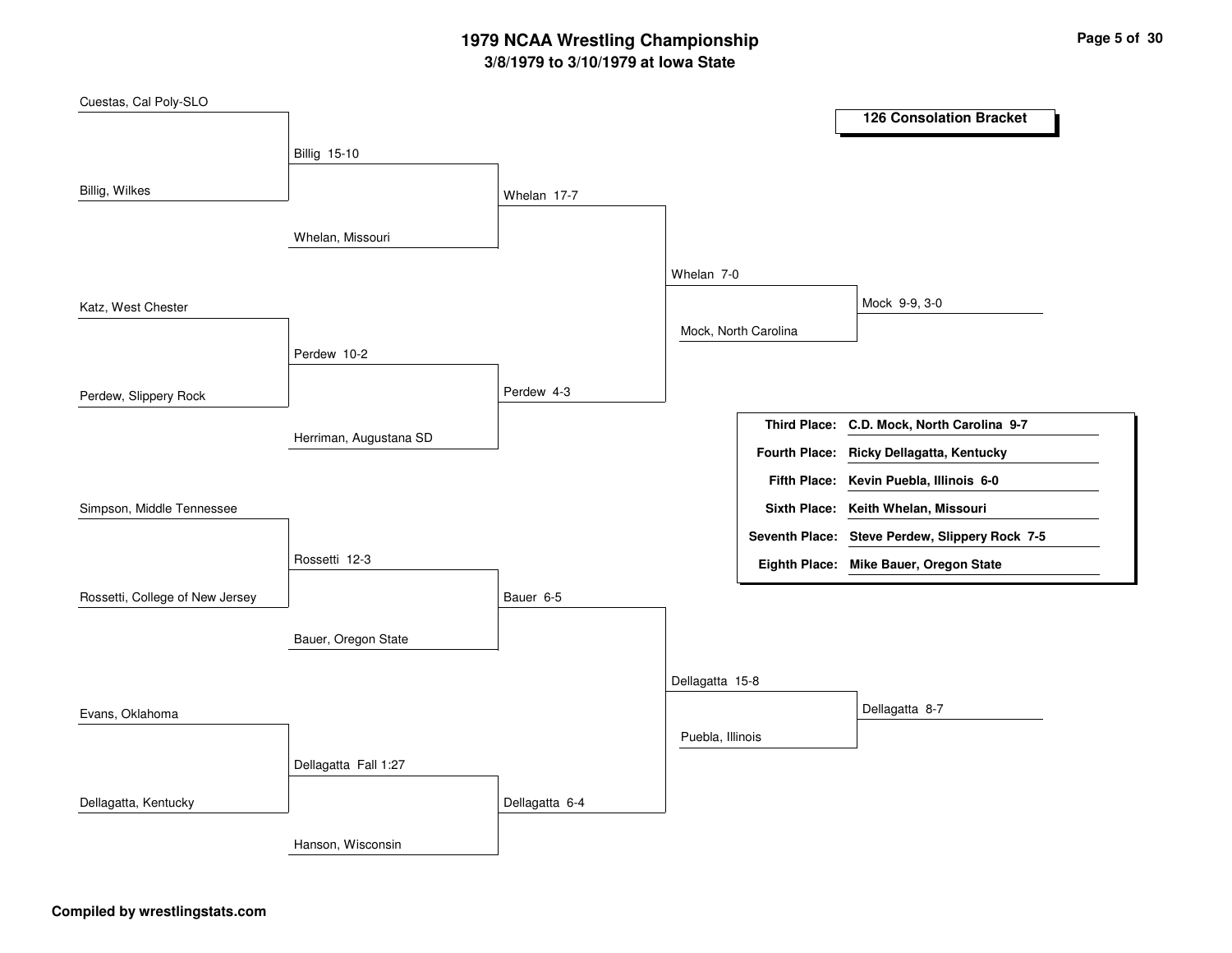# **3/8/1979 to 3/10/1979 at Iowa State 1979 NCAA Wrestling Championship Page <sup>6</sup> of <sup>30</sup>**

#### **Championship Pigtail Bouts for 126**

| Dave Riggs - Arizona                 |              |
|--------------------------------------|--------------|
| Rick Whitehead - Nebraska            | Riggs 7-1    |
| Bob Katz - West Chester              |              |
| Cave Larimer - Northern Illinois     | Katz 4-3     |
| Eddie Baza - San Jose State          |              |
| Eddie Mannion - Rhode Island         | Baza 12-10   |
| Mike Bauer - Oregon State            |              |
| Ike Anderson - Appalachian State     | Bauer 9-5    |
| John Azevedo - Cal State-Bakersfield |              |
| Pat Simpson - Middle Tennessee       | Azevedo 16-6 |
|                                      |              |

#### **Consolation Pigtail Bouts for 126**

Pat Simpson - Middle Tennessee

Simpson 11-3 Ed Tyrrell - SUNY-Buffalo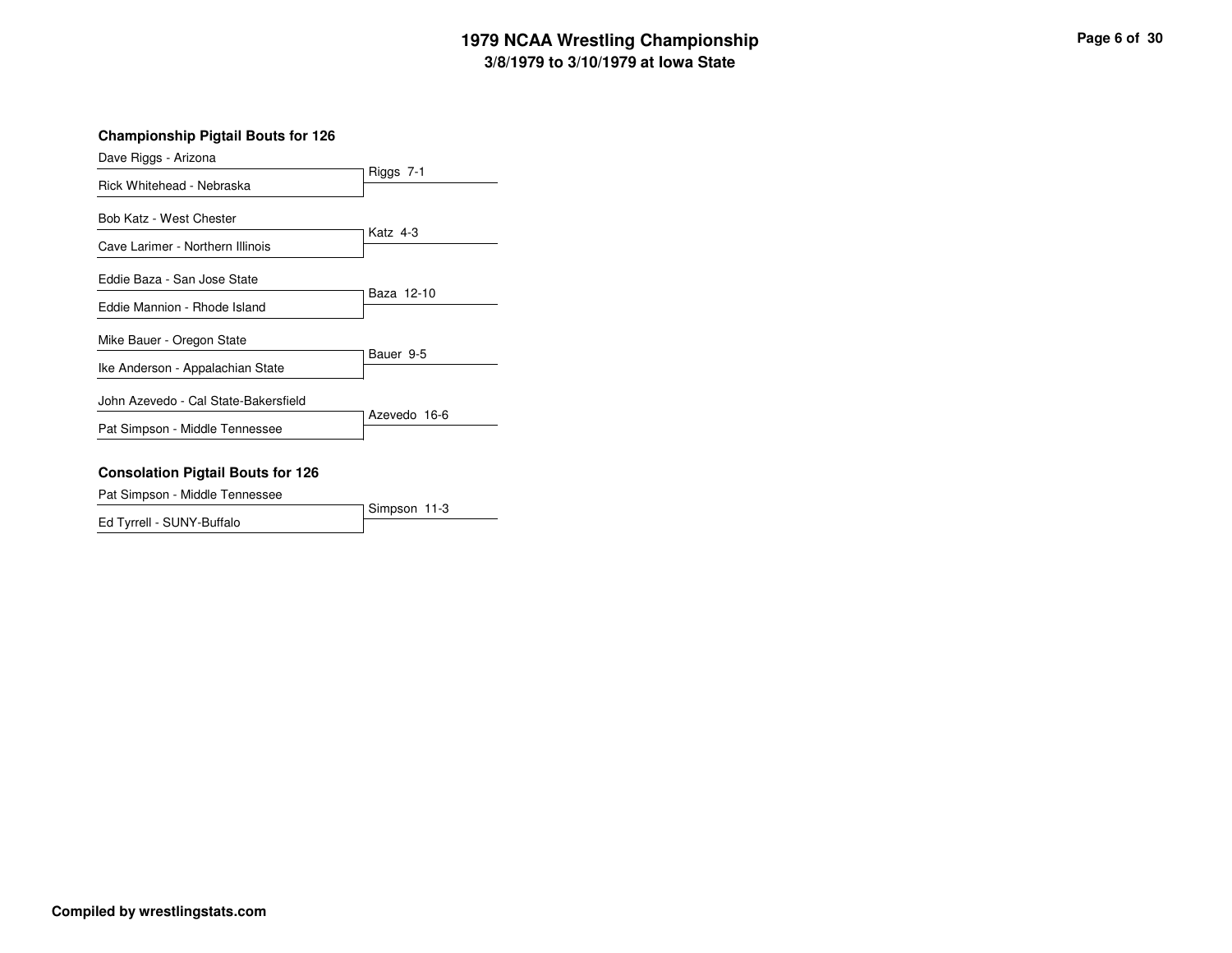#### **3/8/1979 to 3/10/1979 at Iowa State 1979 NCAA Wrestling Championship Page <sup>7</sup> of <sup>30</sup>**

| Juan Causey 10-5<br>Dan Caballero, Oregon State [12]<br>Ed Maisey 11-6<br>134 Weight Class<br>Steve Weight, Utah State<br>Ed Maisey 8-0<br>Ed Maisey, Brigham Young [4]<br>Ed Maisey 8-5<br>Tyrone Rose, Nevada-Las Vegas |  |
|---------------------------------------------------------------------------------------------------------------------------------------------------------------------------------------------------------------------------|--|
|                                                                                                                                                                                                                           |  |
|                                                                                                                                                                                                                           |  |
|                                                                                                                                                                                                                           |  |
|                                                                                                                                                                                                                           |  |
| Bob McGuinn 9-4<br>Bob McGuinn, Eastern Illinois                                                                                                                                                                          |  |
| Jim Martinez 10-10, 3-1<br>Cody Westbrook, Wyoming                                                                                                                                                                        |  |
| Jim Martinez Fall 7:40<br>Jim Martinez, Minnesota [5]                                                                                                                                                                     |  |
| Mike Land 17-11<br>Mike Land, Iowa State [1]                                                                                                                                                                              |  |
| Mike Land 11-9<br>Mark Cagle, West Virginia                                                                                                                                                                               |  |
| Mike Land 14-5<br>Frank DeAngelis, Oklahoma [9]                                                                                                                                                                           |  |
| Frank DeAngelis Fall 6:38<br>Dennis Lewis, Ball State                                                                                                                                                                     |  |
| Mike Land 8-6<br>Mike Walsh, Michigan State [8]                                                                                                                                                                           |  |
| Mike Walsh 3-3, 4-0<br>Bill Nugent, Oregon                                                                                                                                                                                |  |
| Ray Downey 12-12, 8-1<br>Brad Alfred, Boise State                                                                                                                                                                         |  |
| Ray Downey 14-6<br>Ray Downey, Auburn                                                                                                                                                                                     |  |
| Darryl Burley 9-7<br>Andre Massey, Appalachian State                                                                                                                                                                      |  |
| Dane Ives Fall 6:00<br>Dane Ives, Missouri                                                                                                                                                                                |  |
| Billy Fitzgibbons 13-9<br>Billy Fitzgibbons, Cal Poly-SLO                                                                                                                                                                 |  |
| Billy Fitzgibbons 4-3<br>Buddy Lee, Old Dominion [7]                                                                                                                                                                      |  |
| Darryl Burley Fall 3:17<br>Randy Miller, Clarion [10]                                                                                                                                                                     |  |
| Randy Miller 13-0<br>Larry Otsuka, Massachusetts                                                                                                                                                                          |  |
| Darryl Burley Fall 3:53                                                                                                                                                                                                   |  |
| Darryl Burley, Lehigh [2]<br>Darryl Burley 8-3<br>Carl Poff, Bloomsburg                                                                                                                                                   |  |
| Darryl Burley 21-10<br>David Miller, West Chester                                                                                                                                                                         |  |
| Ron Voss 6-5                                                                                                                                                                                                              |  |
| Ron Voss, Western Michigan<br>Brian Brown 8-4<br>Joe Romero, Arizona State                                                                                                                                                |  |
| Brian Brown 8-6                                                                                                                                                                                                           |  |
| Brian Brown, Franklin & Marshall [6]<br>Brian Brown 8-4                                                                                                                                                                   |  |
| Lew Sondgeroth, Colorado [11]<br>Lew Sondgeroth 4-4, 7-5                                                                                                                                                                  |  |
| Kyle Grunwald, Louisiana State<br>Lew Sondgeroth 14-13                                                                                                                                                                    |  |
| Ken Mallory, Montclair State [3]<br>Dave Goodspeed 2-1<br>Dave Goodspeed, Wisconsin                                                                                                                                       |  |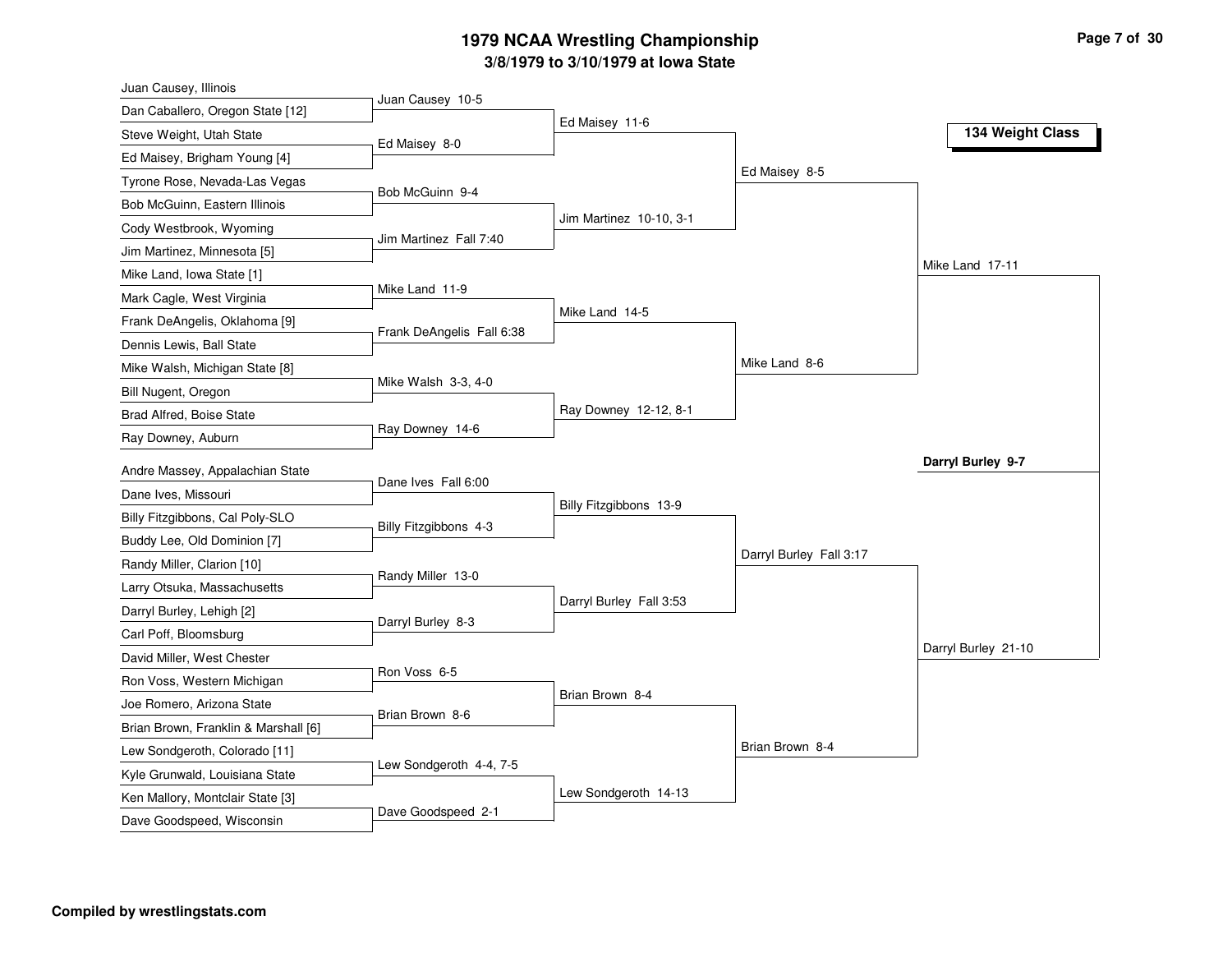# **3/8/1979 to 3/10/1979 at Iowa State 1979 NCAA Wrestling Championship Page <sup>8</sup> of <sup>30</sup>**

| Weight, Utah State     |                           |                 |                    |                            |                                                       |  |
|------------------------|---------------------------|-----------------|--------------------|----------------------------|-------------------------------------------------------|--|
|                        |                           |                 |                    |                            | <b>134 Consolation Bracket</b>                        |  |
|                        | Causey 5-2                |                 |                    |                            |                                                       |  |
| Causey, Illinois       |                           |                 |                    |                            |                                                       |  |
|                        |                           | Martinez 10-5   |                    |                            |                                                       |  |
|                        | Martinez, Minnesota       |                 |                    |                            |                                                       |  |
|                        |                           |                 |                    |                            |                                                       |  |
|                        |                           |                 | Martinez Fall 3:35 |                            |                                                       |  |
| Cagle, West Virginia   |                           |                 |                    |                            | Martinez 5-3                                          |  |
|                        |                           |                 |                    | Brown, Franklin & Marshall |                                                       |  |
|                        | Cagle 11-5                |                 |                    |                            |                                                       |  |
|                        |                           |                 |                    |                            |                                                       |  |
| DeAngelis, Oklahoma    |                           | Cagle 4-0       |                    |                            |                                                       |  |
|                        | Downey, Auburn            |                 |                    | <b>Third Place:</b>        | Jim Martinez, Minnesota 16-5                          |  |
|                        |                           |                 |                    | <b>Fourth Place:</b>       | Joe Romero, Arizona State                             |  |
|                        |                           |                 |                    |                            | Fifth Place: Brian Brown, Franklin & Marshall Med FFT |  |
| DiSabato, Notre Dame   |                           |                 |                    |                            | Sixth Place: Ed Maisey, Brigham Young                 |  |
|                        |                           |                 |                    |                            | Seventh Place: Randy Miller, Clarion 9-5              |  |
|                        | Miller Fall 3:41          |                 |                    |                            | Eighth Place: Mark Cagle, West Virginia               |  |
| Miller, Clarion        |                           | Miller 5-5, 6-1 |                    |                            |                                                       |  |
|                        |                           |                 |                    |                            |                                                       |  |
|                        | Fitzgibbons, Cal Poly-SLO |                 |                    |                            |                                                       |  |
|                        |                           |                 |                    |                            |                                                       |  |
|                        |                           |                 | Romero Fall 5:30   |                            |                                                       |  |
| Romero, Arizona State  |                           |                 |                    |                            | Romero Med FFT                                        |  |
|                        |                           |                 |                    | Maisey, Brigham Young      |                                                       |  |
|                        | Romero 12-3               |                 |                    |                            |                                                       |  |
|                        |                           |                 |                    |                            |                                                       |  |
| Voss, Western Michigan |                           | Romero 8-6      |                    |                            |                                                       |  |
|                        | Sondgeroth, Colorado      |                 |                    |                            |                                                       |  |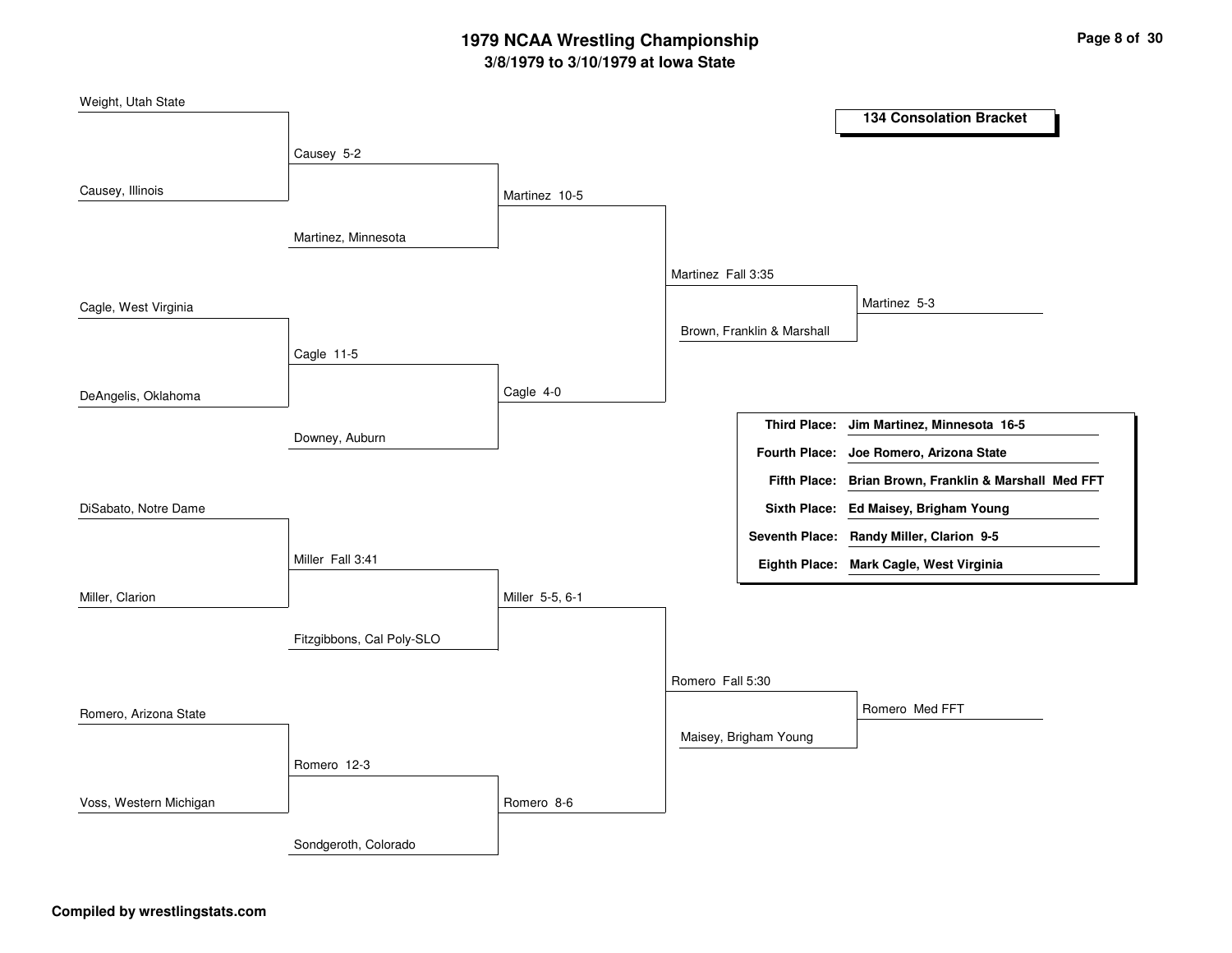# **3/8/1979 to 3/10/1979 at Iowa State 1979 NCAA Wrestling Championship Page <sup>9</sup> of <sup>30</sup>**

| Billy Fitzgibbons - Cal Poly-SLO      |                       |
|---------------------------------------|-----------------------|
| Chris Xakellis - Virginia             | Fitzgibbons Fall 4:32 |
| Mark Cagle - West Virginia            |                       |
| Mike Jacoutot - College of New Jersey | Cagle Fall 1:28       |
| Bill Nugent - Oregon                  | Nugent 18-4           |
| Mark Demeo - Syracuse                 |                       |
| Darryl Burley - Lehigh                |                       |
| Dave DiSabato - Notre Dame            | Burley 25-7           |
|                                       |                       |

#### **Consolation Pigtail Bouts for 134**

Dave DiSabato - Notre Dame

DiSabato 7-1 Carl Poff - Bloomsburg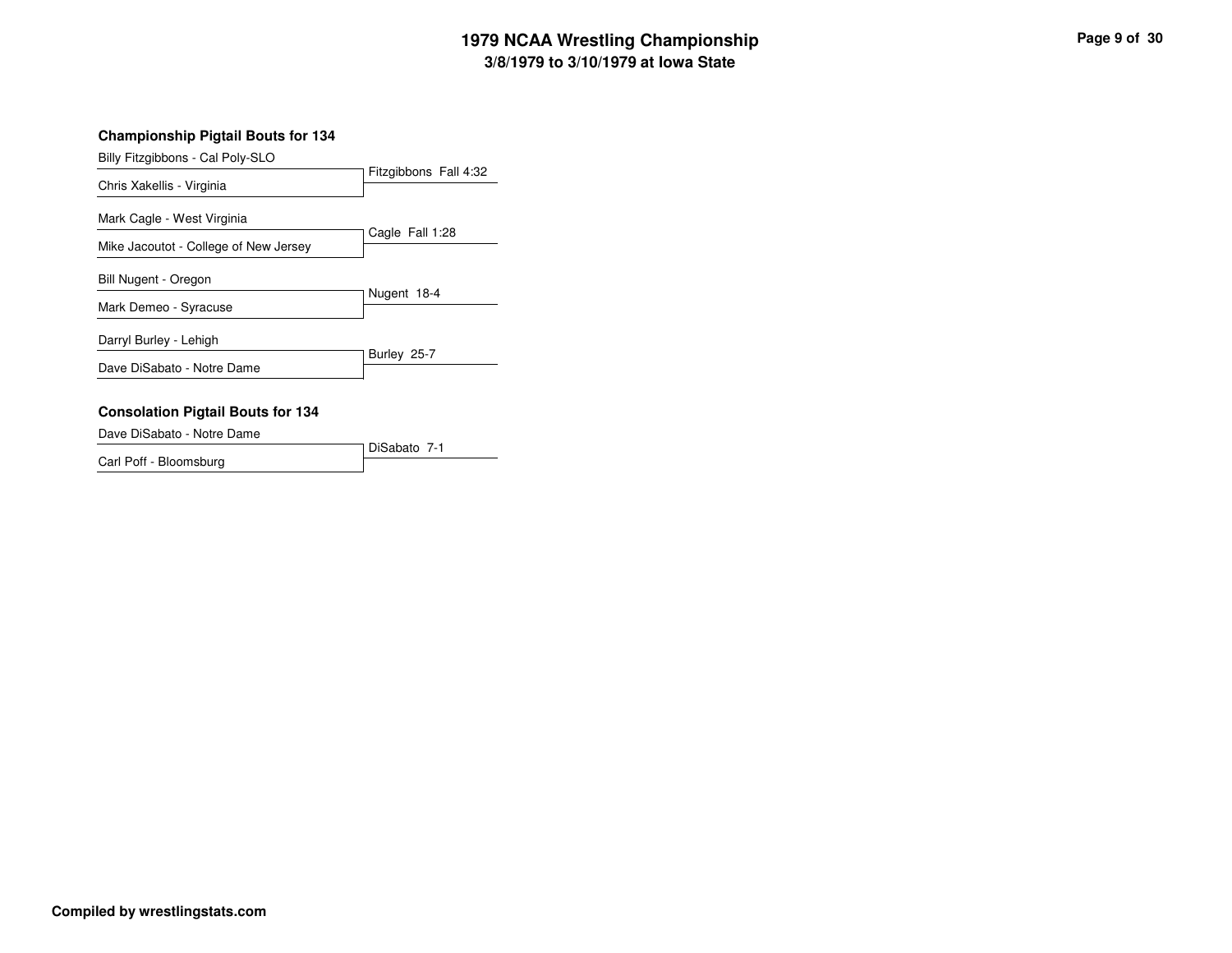#### **3/8/1979 to 3/10/1979 at Iowa State 1979 NCAA Wrestling Championship Page <sup>10</sup> of <sup>30</sup>**

| Andy DiSabato, Ohio State            |                           |                       |                     |                       |
|--------------------------------------|---------------------------|-----------------------|---------------------|-----------------------|
| Dave Brown, Iowa State [12]          | Andy DiSabato 3-3, 3-2    |                       |                     |                       |
| Lee Roy Smith, Oklahoma State [4]    | Lee Roy Smith 9-0         | Lee Roy Smith 11-5    |                     | 142 Weight Class      |
| Dave Moyer, Lock Haven               |                           |                       |                     |                       |
| Brad Vadnais, Utah                   |                           |                       | Mike Mathies 17-6   |                       |
| Mike Mathies, Portland State [5]     | Mike Mathies 17-0         |                       |                     |                       |
| Ryan Kaufman, Minnesota              |                           | Mike Mathies 12-6     |                     |                       |
| Mike Fredenburg, Humboldt State      | Ryan Kaufman Fall 7:03    |                       |                     |                       |
| Ron McKinney, Cal Poly-SLO           |                           |                       |                     | Dan Hicks Fall 1:49   |
| Mike Pollock, Missouri               | Ron McKinney 14-10        |                       |                     |                       |
| Tony DiGiovanni, Cleveland State [8] |                           | Steve Traylor 10-2    |                     |                       |
| Steve Traylor, Yale                  | Steve Traylor 10-4        |                       |                     |                       |
| Vic Hargett, Louisiana State [9]     |                           |                       | Dan Hicks 7-6       |                       |
| Dan Boos, Luther                     | Dan Boos 9-6              |                       |                     |                       |
| Tom Gongora, Cal State-Bakersfield   |                           | Dan Hicks 5-3         |                     |                       |
| Dan Hicks, Oregon State [1]          | Dan Hicks 11-3            |                       |                     |                       |
| Bill Cripps, Arizona State [7]       |                           |                       |                     | Dan Hicks 5-5, 1-1 RD |
| Russ Campbell, Weber State           | Bill Cripps Fall 7:15     |                       |                     |                       |
| Casper Tortella, Wilkes              |                           | Bill Cripps Fall 3:46 |                     |                       |
| Steve Roberts, Slippery Rock         | Casper Tortella Fall 5:45 |                       |                     |                       |
| Doug Parise, Temple [10]             |                           |                       | Scott Trizzino 12-8 |                       |
| Loren Danielson, American            | Doug Parise Fall 7:23     |                       |                     |                       |
| Craig Prete, Brigham Young           |                           | Scott Trizzino 19-6   |                     |                       |
|                                      | Scott Trizzino Fall 3:03  |                       |                     |                       |
| Scott Trizzino, Iowa [2]             |                           |                       |                     | Scott Trizzino 10-6   |
| Andre Metzger, Oklahoma [6]          | Andre Metzger Fall 7:11   |                       |                     |                       |
| Gary Waller, Tennessee-Chattanooga   |                           | Andre Metzger 16-3    |                     |                       |
| Scott Arnel, Rhode Island            | Mike Elliott 15-8         |                       |                     |                       |
| Mike Elliott, Cal State-Fullerton    |                           |                       | Andre Metzger 17-4  |                       |
| Chris Catalfo, Florida [11]          | Rick Jensen 12-8          |                       |                     |                       |
| Rick Jensen, South Dakota State      |                           | Andy Rein 5-2         |                     |                       |
| Mike Koob, North Carolina State      | Andy Rein 14-6            |                       |                     |                       |
| Andy Rein, Wisconsin [3]             |                           |                       |                     |                       |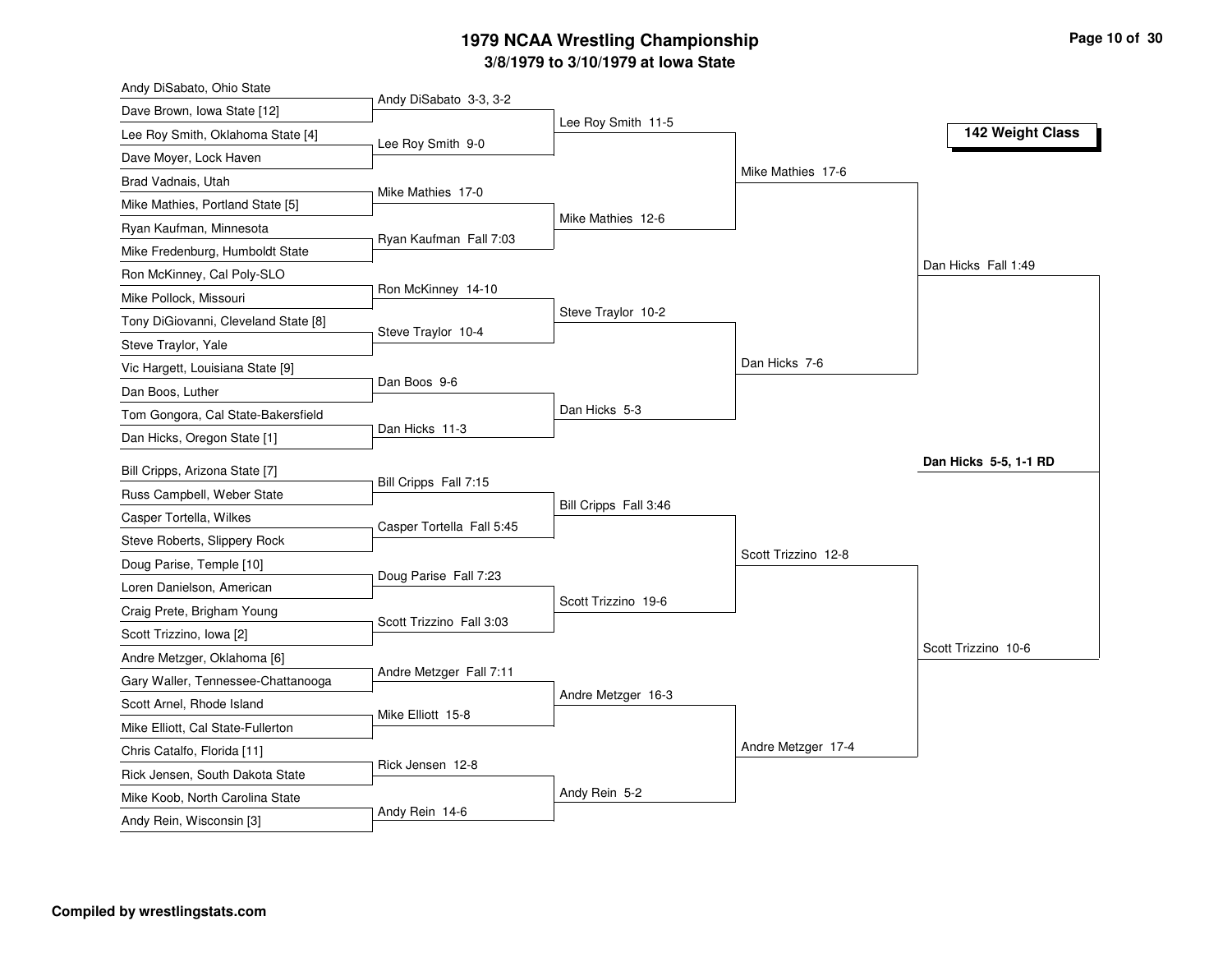# **3/8/1979 to 3/10/1979 at Iowa State 1979 NCAA Wrestling Championship Page <sup>11</sup> of <sup>30</sup>**

| Vadnais, Utah                  |                       |            |                   |                         |                                                |
|--------------------------------|-----------------------|------------|-------------------|-------------------------|------------------------------------------------|
|                                |                       |            |                   |                         | <b>142 Consolation Bracket</b>                 |
|                                | Kaufman Med FFT       |            |                   |                         |                                                |
| Kaufman, Minnesota             |                       |            |                   |                         |                                                |
|                                |                       | Smith 9-1  |                   |                         |                                                |
|                                | Smith, Oklahoma State |            |                   |                         |                                                |
|                                |                       |            | Smith 4-0         |                         |                                                |
| Gongora, Cal State-Bakersfield |                       |            |                   |                         | Smith 5-1                                      |
|                                |                       |            | Metzger, Oklahoma |                         |                                                |
|                                | Boos 4-2              |            |                   |                         |                                                |
| Boos, Luther                   |                       | Boos 4-2   |                   |                         |                                                |
|                                |                       |            |                   |                         | Third Place: Mike Mathies, Portland State 10-4 |
|                                | Traylor, Yale         |            |                   |                         | Fourth Place: Lee Roy Smith, Oklahoma State    |
|                                |                       |            |                   |                         | Fifth Place: Andre Metzger, Oklahoma 7-6       |
| Prete, Brigham Young           |                       |            |                   |                         | Sixth Place: Andy Rein, Wisconsin              |
|                                |                       |            |                   |                         | Seventh Place: Bill Cripps, Arizona State 2-1  |
|                                | Parise Fall 5:59      |            |                   |                         | Eighth Place: Dan Boos, Luther                 |
| Parise, Temple                 |                       | Cripps 7-2 |                   |                         |                                                |
|                                |                       |            |                   |                         |                                                |
|                                | Cripps, Arizona State |            |                   |                         |                                                |
|                                |                       |            | <b>Rein 4-3</b>   |                         |                                                |
| Waller, Tennessee-Chattanooga  |                       |            |                   |                         | Mathies 3-3, 3-2                               |
|                                |                       |            |                   | Mathies, Portland State |                                                |
|                                | Elliott 12-2          |            |                   |                         |                                                |
| Elliott, Cal State-Fullerton   |                       | Rein 14-6  |                   |                         |                                                |
|                                | Rein, Wisconsin       |            |                   |                         |                                                |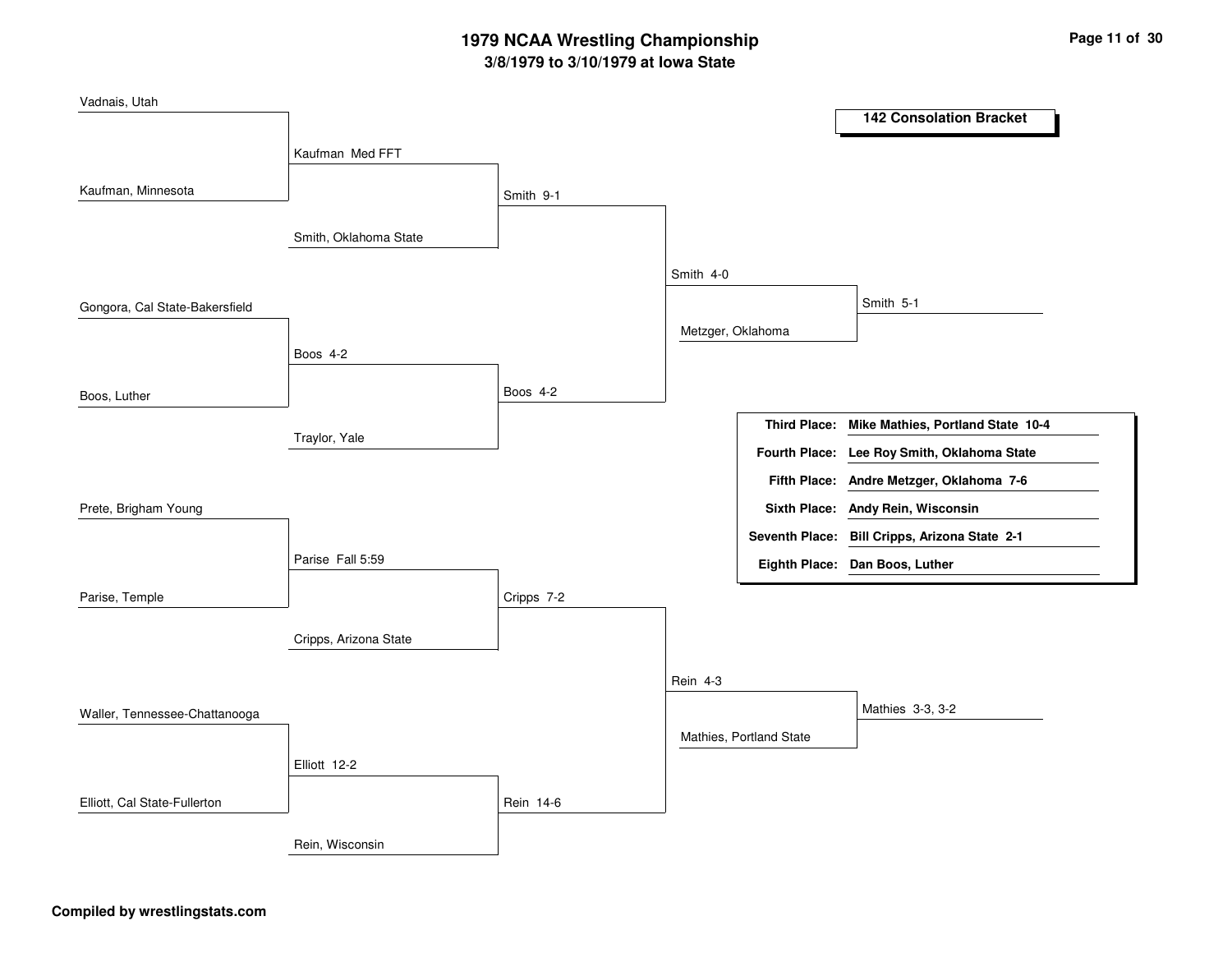# **3/8/1979 to 3/10/1979 at Iowa State 1979 NCAA Wrestling Championship Page <sup>12</sup> of <sup>30</sup>**

#### **Championship Pigtail Bouts for 142**

Casper Tortella - Wilkes

Tortella 15-7 Andy Lokie - Ohio University

Dan Boos - Luther

Boos Fall 4:56 Larry Buckner - Nevada-Las Vegas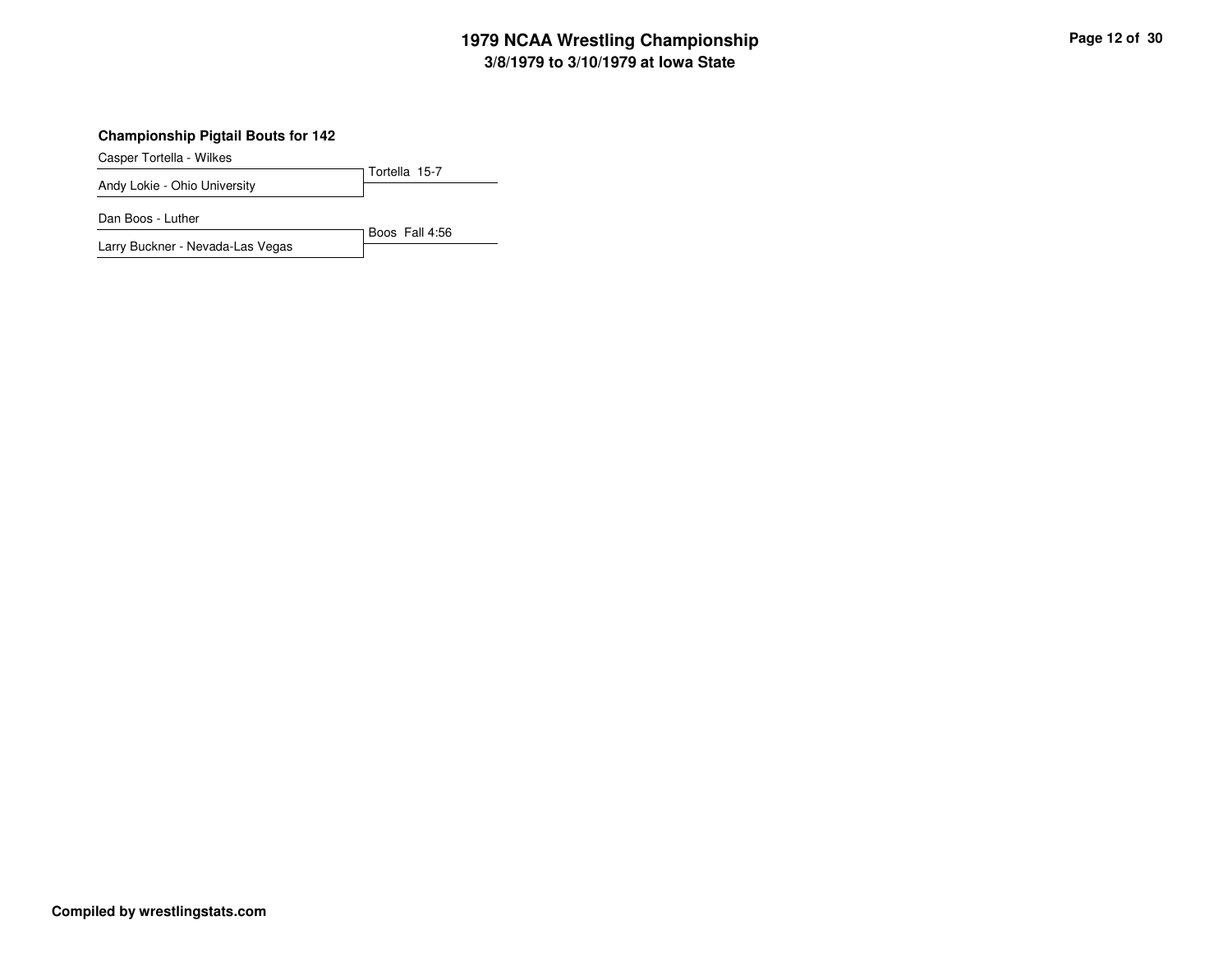#### **3/8/1979 to 3/10/1979 at Iowa State 1979 NCAA Wrestling Championship Page <sup>13</sup> of <sup>30</sup>**

| Tony Neitenbach, Colorado                               |                         |                         |                         |                                |
|---------------------------------------------------------|-------------------------|-------------------------|-------------------------|--------------------------------|
| Walt Fingar, Citadel                                    | Tony Neitenbach 18-1    | Scott Bliss 3-2         |                         |                                |
| Mike Willner, Rhode Island                              | Scott Bliss Fall 7:14   |                         |                         | 150 Weight Class               |
| Scott Bliss, Oregon [5]                                 |                         |                         |                         |                                |
| Brian Surage, Rutgers                                   |                         |                         | Charles Shelton 7-6     |                                |
| Charles Shelton, Oklahoma State [4]                     | Charles Shelton 8-4     |                         |                         |                                |
| Tom Coffing, Arizona                                    |                         | Charles Shelton 16-3    |                         |                                |
| Scott Madigan, Minnesota State-Mankato [1               | Tom Coffing 11-5        |                         |                         |                                |
| Kevin Benson, Portland State                            |                         |                         |                         | Bruce Kinseth Fall 1:51        |
| John Stallings, Auburn [9]                              | John Stallings 13-5     |                         |                         |                                |
| Bruce Kinseth, Iowa [1]                                 |                         | Bruce Kinseth Fall 7:02 |                         |                                |
| Tom Napier, SIU-Edwardsville                            | Bruce Kinseth Fall 4:23 |                         |                         |                                |
| Chuck Biggert, Toledo                                   |                         |                         | Bruce Kinseth Fall 6:53 |                                |
| Robert Schandle, Minnesota [8]                          | Chuck Biggert 10-5      |                         |                         |                                |
| Jack Garrison, Colorado State                           |                         | Chuck Biggert 19-4      |                         |                                |
| Steve Greenley, Bucknell                                | Jack Garrison 24-16     |                         |                         |                                |
|                                                         |                         |                         |                         |                                |
|                                                         |                         |                         |                         | <b>Bruce Kinseth Fall 2:34</b> |
| Dave Pacheco, Idaho State                               | Robert McDowell 17-4    |                         |                         |                                |
| Robert McDowell, San Jose State [2]                     |                         | Randy Fleury 7-5        |                         |                                |
| Randy Fleury, Cal Poly-SLO [10]                         | Randy Fleury 14-6       |                         |                         |                                |
| Allen Washington, Yale                                  |                         |                         | Larry Kihlstadius 12-9  |                                |
| Scott Preston, Louisiana State                          | Larry Kihlstadius 10-3  |                         |                         |                                |
| Larry Kihlstadius, Navy [7]                             |                         | Larry Kihlstadius 7-3   |                         |                                |
| Dave Jurgens, North Carolina                            | Steve Suder 4-2         |                         |                         |                                |
| Steve Suder, Wyoming                                    |                         |                         |                         | Dick Knorr 13-6                |
| Greg Drenik, Cleveland State [11]                       |                         |                         |                         |                                |
| John Trice, Illinois State                              | Greg Drenik 12-5        | Dick Knorr DSQ          |                         |                                |
| Dick Knorr, Oregon State [3]                            | Dick Knorr 13-4         |                         |                         |                                |
| Steve Peck, Nebraska                                    |                         |                         |                         |                                |
| Gary Wood, William Penn                                 |                         |                         | Dick Knorr 10-5         |                                |
| Carl Bridge, Slippery Rock                              | Gary Wood Fall 4:04     |                         |                         |                                |
| Mike Terry, Wisconsin [6]<br>Tony Caravella, Bloomsburg | Mike Terry Fall 7:40    | Mike Terry 23-7         |                         |                                |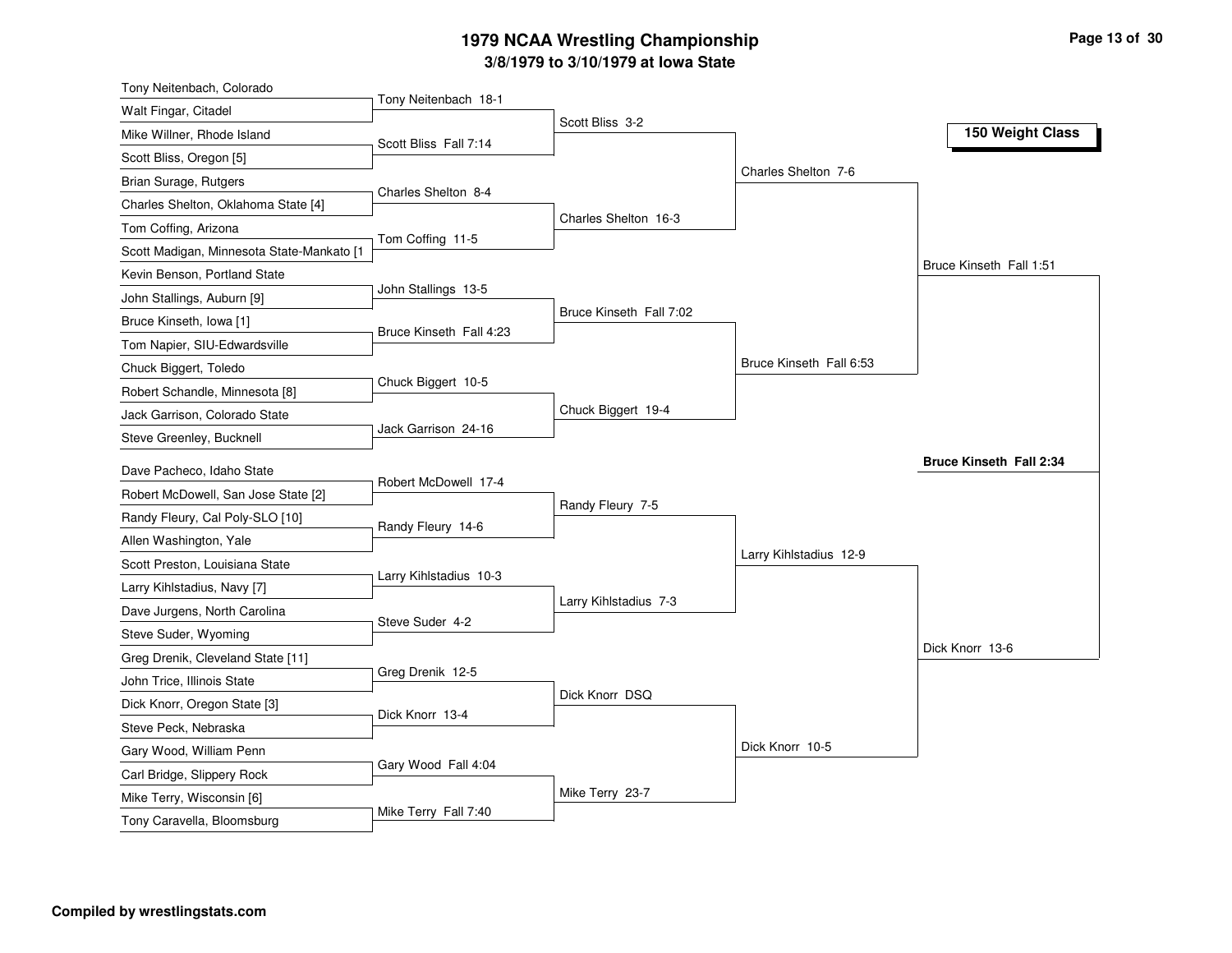# **3/8/1979 to 3/10/1979 at Iowa State 1979 NCAA Wrestling Championship Page <sup>14</sup> of <sup>30</sup>**

| Surage, Rutgers          |                      |              |                   |                         |                                                |
|--------------------------|----------------------|--------------|-------------------|-------------------------|------------------------------------------------|
|                          |                      |              |                   |                         | <b>150 Consolation Bracket</b>                 |
|                          | Coffing 4-1          |              |                   |                         |                                                |
|                          |                      |              |                   |                         |                                                |
| Coffing, Arizona         |                      | Coffing 10-8 |                   |                         |                                                |
|                          | Bliss, Oregon        |              |                   |                         |                                                |
|                          |                      |              |                   |                         |                                                |
|                          |                      |              | Coffing 8-6       |                         |                                                |
| Napier, SIU-Edwardsville |                      |              |                   |                         | Coffing 5-5, 4-2                               |
|                          |                      |              | Kihlstadius, Navy |                         |                                                |
|                          | Stallings 9-6        |              |                   |                         |                                                |
|                          |                      |              |                   |                         |                                                |
| Stallings, Auburn        |                      | Biggert 7-5  |                   |                         |                                                |
|                          | Biggert, Toledo      |              |                   |                         | Third Place: Tom Coffing, Arizona 10-5         |
|                          |                      |              |                   |                         | Fourth Place: Charles Shelton, Oklahoma State  |
|                          |                      |              |                   |                         | Fifth Place: Mike Terry, Wisconsin 9-6         |
| Preston, Louisiana State |                      |              |                   |                         | Sixth Place: Larry Kihlstadius, Navy           |
|                          |                      |              |                   |                         | Seventh Place: Chuck Biggert, Toledo Fall 5:10 |
|                          | Suder 12-5           |              |                   |                         | Eighth Place: Steve Suder, Wyoming             |
|                          |                      |              |                   |                         |                                                |
| Suder, Wyoming           |                      | Suder 12-8   |                   |                         |                                                |
|                          | Fleury, Cal Poly-SLO |              |                   |                         |                                                |
|                          |                      |              |                   |                         |                                                |
|                          |                      |              | Terry 17-6        |                         |                                                |
| Peck, Nebraska           |                      |              |                   |                         | Shelton 5-5, 3-2                               |
|                          |                      |              |                   | Shelton, Oklahoma State |                                                |
|                          | Drenik 10-3          |              |                   |                         |                                                |
|                          |                      |              |                   |                         |                                                |
| Drenik, Cleveland State  |                      | Terry 16-6   |                   |                         |                                                |
|                          |                      |              |                   |                         |                                                |
|                          | Terry, Wisconsin     |              |                   |                         |                                                |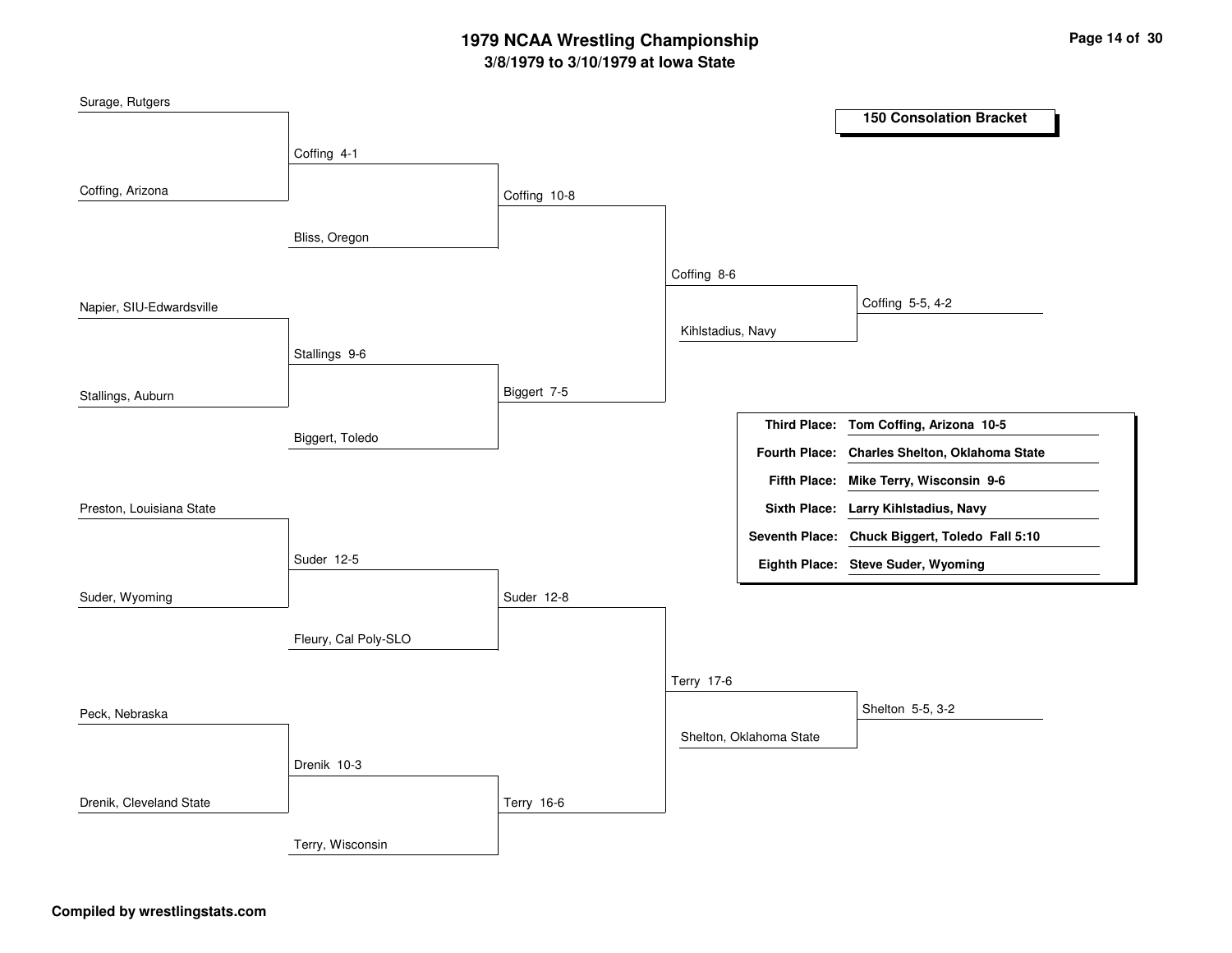# **3/8/1979 to 3/10/1979 at Iowa State 1979 NCAA Wrestling Championship Page <sup>15</sup> of <sup>30</sup>**

#### **Championship Pigtail Bouts for 150**

Robert Schandle - Minnesota

Schandle 7-4 Paul Merritt - Missouri

Randy Fleury - Cal Poly-SLO

Fleury Fall 6:11 Shawn Connors - Indiana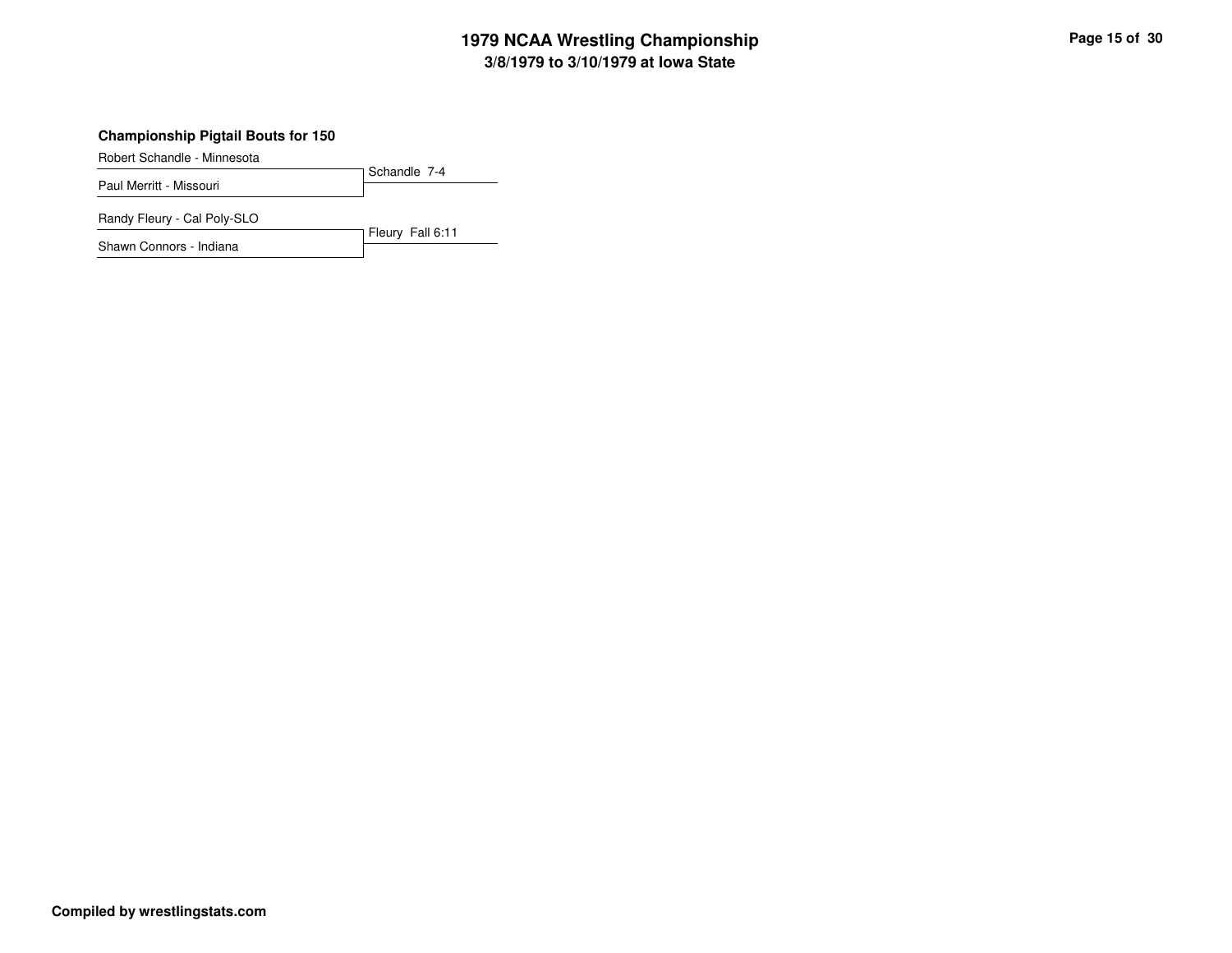#### **3/8/1979 to 3/10/1979 at Iowa State 1979 NCAA Wrestling Championship Page <sup>16</sup> of <sup>30</sup>**

| Joe Birmingham, Georgia                                  |                         |                          |                       |                     |
|----------------------------------------------------------|-------------------------|--------------------------|-----------------------|---------------------|
| Roye Oliver, Arizona State [12]                          | Roye Oliver 11-3        |                          |                       |                     |
| Doug Oliver, Rutgers                                     | Bob Holland Fall 3:34   | Bob Holland 15-6         |                       | 158 Weight Class    |
| Bob Holland, Eastern Illinois [4]                        |                         |                          |                       |                     |
| Isreal Sheppard, Oklahoma                                |                         |                          | Bob Holland Fall 6:58 |                     |
| Paul Supchak, Navy                                       | Isreal Sheppard 6-2     |                          |                       |                     |
| Fred Boss, Central Michigan                              |                         | Fred Boss 11-9           |                       |                     |
| Dave Musselman, Arizona [5]                              | Fred Boss 6-3           |                          |                       |                     |
| Kelly Ward, Iowa State [1]                               |                         |                          |                       | Kelly Ward 8-3      |
| Bill Keck, Hofstra                                       | Kelly Ward Fall 6:30    |                          |                       |                     |
| Dave Evans, Wisconsin [9]                                |                         | Kelly Ward 12-3          |                       |                     |
| Rick Boland, Citadel                                     | Dave Evans Fall 6:02    |                          |                       |                     |
| Harold Ritchie, Missouri [8]                             |                         |                          | Kelly Ward 13-11      |                     |
| Jed Brown, Iowa                                          | Jed Brown 11-6          |                          |                       |                     |
| Warren Flynn, Fresno State                               |                         | Jed Brown 15-3           |                       |                     |
| Lee Spiegel, Rhode Island                                | Lee Spiegel 19-2        |                          |                       |                     |
|                                                          |                         |                          |                       | Kelly Ward 7-2      |
| Jamie Milkovich, Auburn<br>Ricky Stewart, Oklahoma State | Ricky Stewart Fall 7:50 |                          |                       |                     |
|                                                          |                         | Ricky Stewart Fall 3:33  |                       |                     |
| Mike Pheanis, Northern Illinois                          | Mike Pheanis 4-4, 6-4   |                          |                       |                     |
| Mark Densberger, Wilkes [7]                              |                         |                          | Dan Zilverberg 7-2    |                     |
| Donny Owen, Brigham Young [10]                           | Jeff Freedman 6-6, 5-1  |                          |                       |                     |
| Jeff Freedman, Ashland                                   |                         | Dan Zilverberg Fall 2:46 |                       |                     |
| Dan Zilverberg, Minnesota [2]                            | Dan Zilverberg 6-2      |                          |                       |                     |
| Oscar Ordonez, Drake                                     |                         |                          |                       | Dan Zilverberg 13-4 |
| Chuck Broderick, Virginia Tech                           | Mark Evenhus 7-5        |                          |                       |                     |
| Mark Evenhus, Oregon State                               |                         | Mark Evenhus 5-2         |                       |                     |
| Roger Dallas, Lake Superior                              | Tobey Matney 11-3       |                          |                       |                     |
| Tobey Matney, Cleveland State [6]                        |                         |                          | Mark Evenhus 11-7     |                     |
| Carter Mario, North Carolina [11]                        | Carter Mario 10-7       |                          |                       |                     |
| Mark Schultz, UCLA                                       |                         | Scott Heaton 11-4        |                       |                     |
| Scott Heaton, Cal Poly-SLO [3]                           | Scott Heaton 19-4       |                          |                       |                     |
| Tom Janicik, Northwestern                                |                         |                          |                       |                     |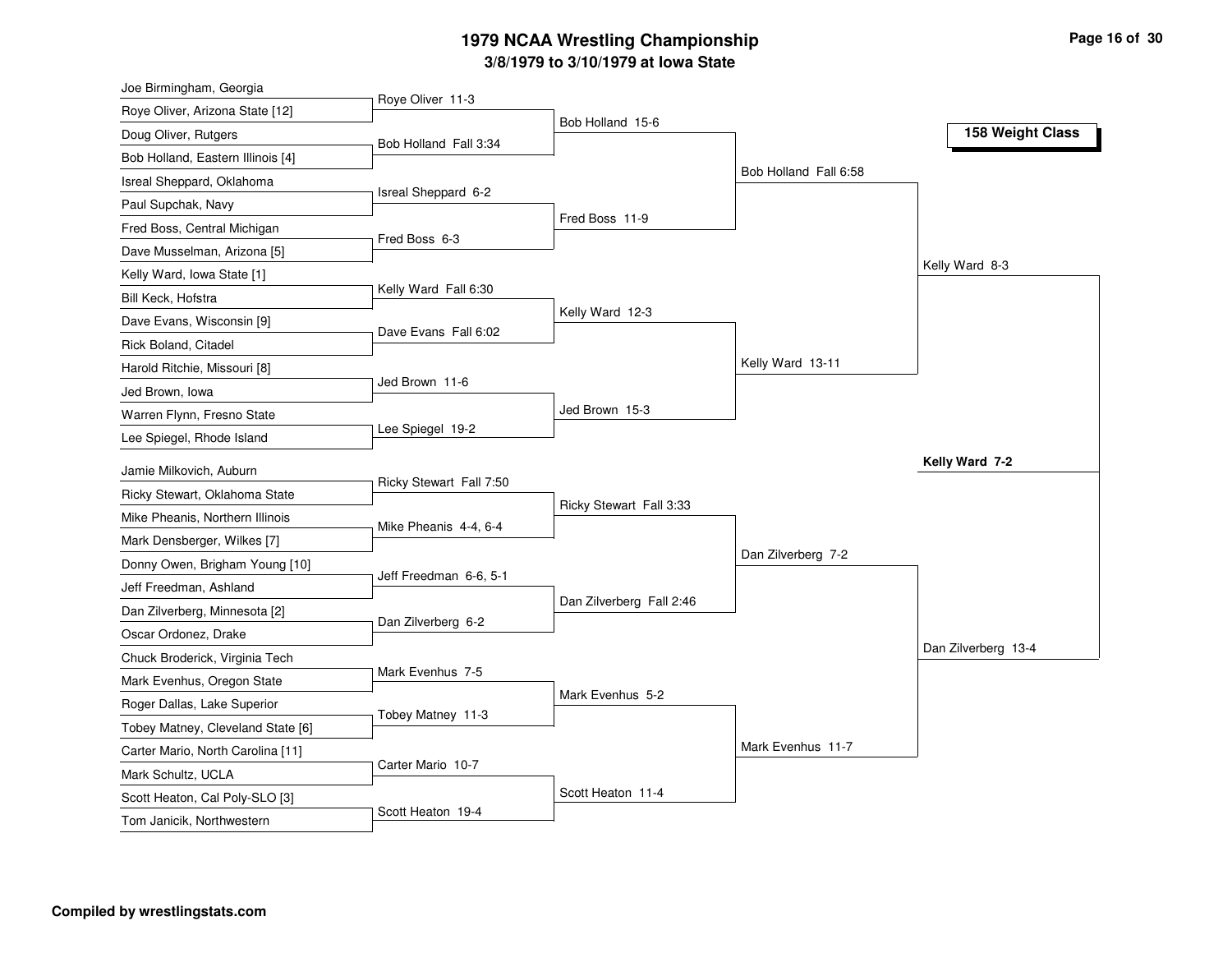# **3/8/1979 to 3/10/1979 at Iowa State 1979 NCAA Wrestling Championship Page <sup>17</sup> of <sup>30</sup>**

| Oliver, Rutgers          |                         |                  |             |                           |                                                  |
|--------------------------|-------------------------|------------------|-------------|---------------------------|--------------------------------------------------|
|                          |                         |                  |             |                           | <b>158 Consolation Bracket</b>                   |
|                          | Oliver 7-4              |                  |             |                           |                                                  |
| Oliver, Arizona State    |                         | Oliver 5-4       |             |                           |                                                  |
|                          | Boss, Central Michigan  |                  |             |                           |                                                  |
|                          |                         |                  | Evans 5-4   |                           |                                                  |
| Keck, Hofstra            |                         |                  |             |                           | Evans 7-0                                        |
|                          | Evans 10-1              |                  |             | Evenhus, Oregon State     |                                                  |
| Evans, Wisconsin         |                         | Evans 6-3        |             |                           |                                                  |
|                          | Brown, lowa             |                  |             |                           | Third Place: Dave Evans, Wisconsin 7-5           |
|                          |                         |                  |             | <b>Fourth Place:</b>      | <b>Bob Holland, Eastern Illinois</b>             |
|                          |                         |                  |             |                           | Fifth Place: Tobey Matney, Cleveland State 24-7  |
| Ordonez, Drake           |                         |                  |             |                           | Sixth Place: Mark Evenhus, Oregon State          |
|                          |                         |                  |             |                           | Seventh Place: Ricky Stewart, Oklahoma State 6-0 |
|                          | Ordonez 7-4             |                  |             |                           | Eighth Place: Roye Oliver, Arizona State         |
| Freedman, Ashland        |                         | Stewart 5-2      |             |                           |                                                  |
|                          | Stewart, Oklahoma State |                  |             |                           |                                                  |
|                          |                         |                  | Matney 12-6 |                           |                                                  |
| Broderick, Virginia Tech |                         |                  |             |                           | Holland 21-18                                    |
|                          |                         |                  |             | Holland, Eastern Illinois |                                                  |
|                          | Matney 16-11            |                  |             |                           |                                                  |
| Matney, Cleveland State  |                         | Matney Fall 1:59 |             |                           |                                                  |
|                          | Heaton, Cal Poly-SLO    |                  |             |                           |                                                  |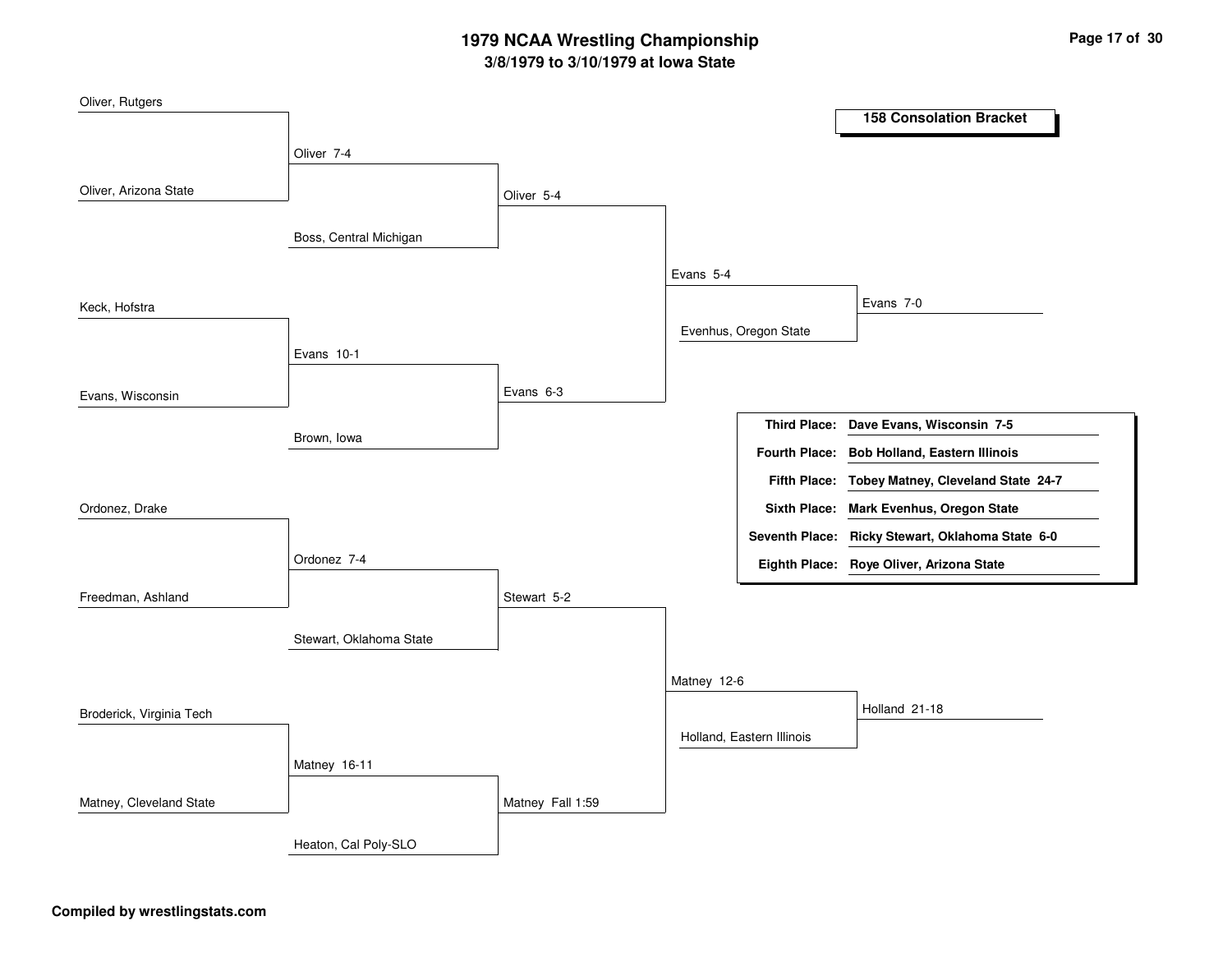# **3/8/1979 to 3/10/1979 at Iowa State 1979 NCAA Wrestling Championship Page <sup>18</sup> of <sup>30</sup>**

#### **Championship Pigtail Bouts for 158**

| Jed Brown - Iowa                 |                 |
|----------------------------------|-----------------|
| Greg Johnson - Idaho State       | Brown Fall 4:59 |
| Mike Pheanis - Northern Illinois |                 |
| Bryce Monasmith - Colorado State | Pheanis 14-8    |
| Bill Keck - Hofstra              |                 |
| John Hanrahan - Penn State       | Keck 5-3        |
| Dan Zilverberg - Minnesota       |                 |
| Tom Jones - Pittsburgh           | Zilverberg 15-4 |
| Fred Boss - Central Michigan     |                 |
| Dale Gilbert - Clarion           | Boss 10-3       |
|                                  |                 |

#### **Consolation Pigtail Bouts for 158**

Oscar Ordonez - Drake

Ordonez 7-5Tom Jones - Pittsburgh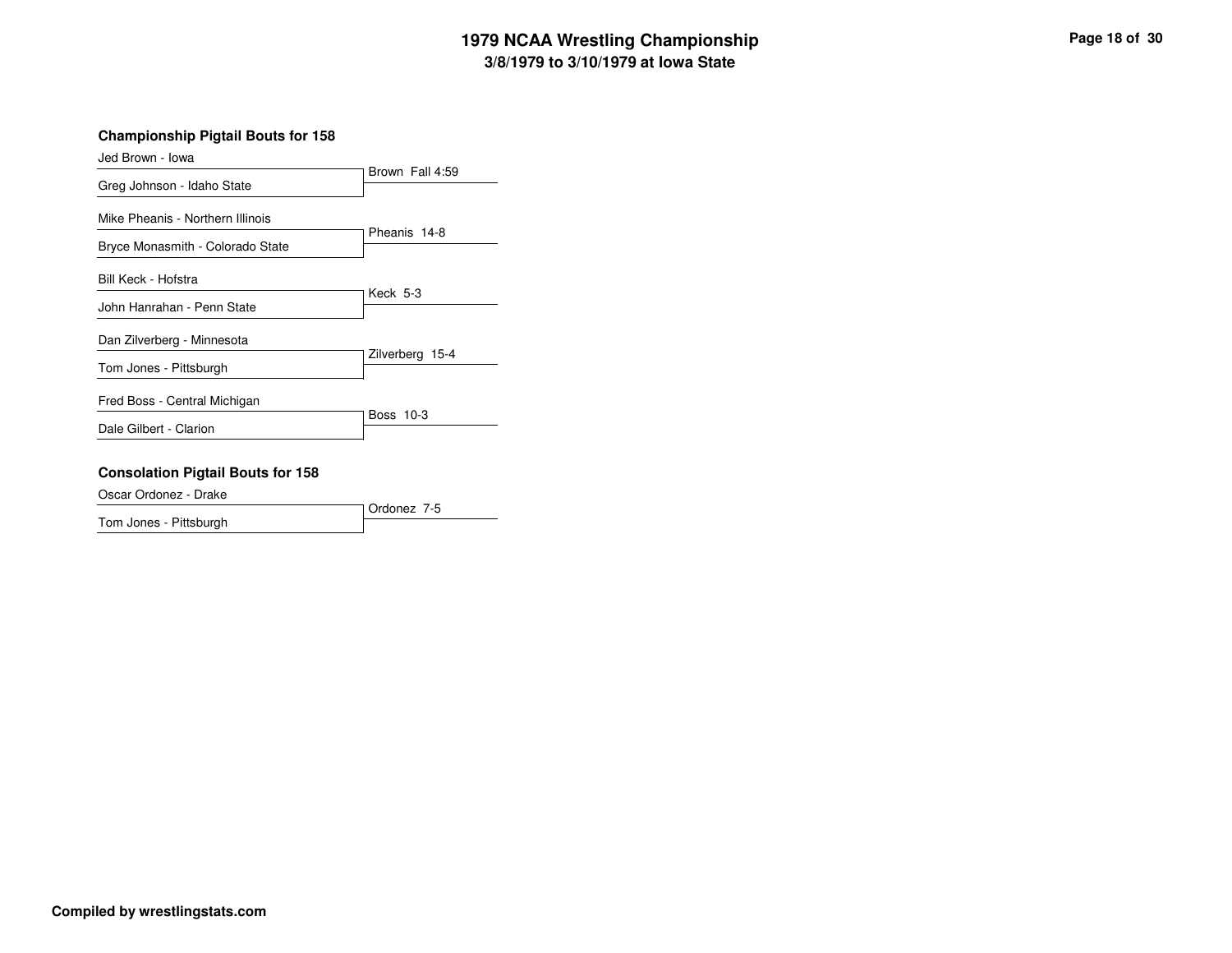#### **3/8/1979 to 3/10/1979 at Iowa State 1979 NCAA Wrestling Championship Page <sup>19</sup> of <sup>30</sup>**

| Dom Macchia, Rhode Island                             |                       |                         |                         |                         |
|-------------------------------------------------------|-----------------------|-------------------------|-------------------------|-------------------------|
| Mike Benzel, North Carolina                           | Dom Macchia 6-5       |                         |                         |                         |
| Tony Mantella, Temple                                 | Jeff Parker 18-5      | Jeff Parker 8-7         |                         | 167 Weight Class        |
| Jeff Parker, Louisiana State [5]                      |                       |                         |                         |                         |
| Dave Landis, Georgia                                  |                       |                         | Dave Powell Fall 4:49   |                         |
| Fred Miles, Oregon State [12]                         | Dave Landis Fall 0:43 |                         |                         |                         |
| Dave Powell, Iowa State [4]                           | Dave Powell 17-0      | Dave Powell Fall 4:35   |                         |                         |
| Russ Pickering, Miami Ohio                            |                       |                         |                         |                         |
| Mark Churella, Michigan [1]                           |                       |                         |                         | Mark Churella 8-6       |
| Bob Stout, Eastern Illinois                           | Mark Churella 14-8    |                         |                         |                         |
| Dom DiGioacchino, Bloomsburg [9]                      |                       | Mark Churella Fall 1:47 |                         |                         |
| Robert Kiddy, Cal Poly-SLO                            | Dom DiGioacchino 8-3  |                         |                         |                         |
| Mark Harris, Utah State [8]                           |                       |                         | Mark Churella Fall 5:33 |                         |
| Tom Press, Minnesota                                  | Mark Harris 11-6      |                         |                         |                         |
| Skip Bolin, Pittsburgh                                |                       | Mark Harris Fall 1:10   |                         |                         |
| Dale Walters, Air Force                               | Skip Bolin 14-8       |                         |                         |                         |
|                                                       |                       |                         |                         | Mark Churella Fall 3:10 |
| Brian Rodgers, Navy<br>Fred Duell, Oklahoma State [7] | Fred Duell 8-0        |                         |                         |                         |
|                                                       |                       | Fred Duell 7-3          |                         |                         |
| Paul Sigler, Wisconsin                                | Paul Sigler Fall 0:30 |                         |                         |                         |
| Dave Coyle, Marshall                                  |                       |                         | Brad Hansen 11-4        |                         |
| Mike Abrams, Grand Valley State [10]                  | Mike Abrams 9-4       |                         |                         |                         |
| Ron Michaels, Kent State                              |                       | Brad Hansen Fall 4:04   |                         |                         |
| Bob Celli, Shippensburg                               | Brad Hansen 11-3      |                         |                         |                         |
| Brad Hansen, Brigham Young [2]                        |                       |                         |                         | Mike DeAnna Fall 7:19   |
| John Licata, West Chester                             | Dave Miller 15-10     |                         |                         |                         |
| Dave Miller, Missouri [11]                            |                       | Mike DeAnna 11-3        |                         |                         |
| Mike DeAnna, Iowa [3]                                 | Mike DeAnna Fall 7:56 |                         |                         |                         |
| Tom Beyer, Minnesota-Morris                           |                       |                         | Mike DeAnna 16-9        |                         |
| Jim Hall, Oklahoma                                    | Jim Hall 9-4          |                         |                         |                         |
| Keith Foxx, Arizona                                   |                       | Jim Vargo 6-4           |                         |                         |
| Bye                                                   | Jim Vargo             |                         |                         |                         |
| Jim Vargo, East Stroudsburg [6]                       |                       |                         |                         |                         |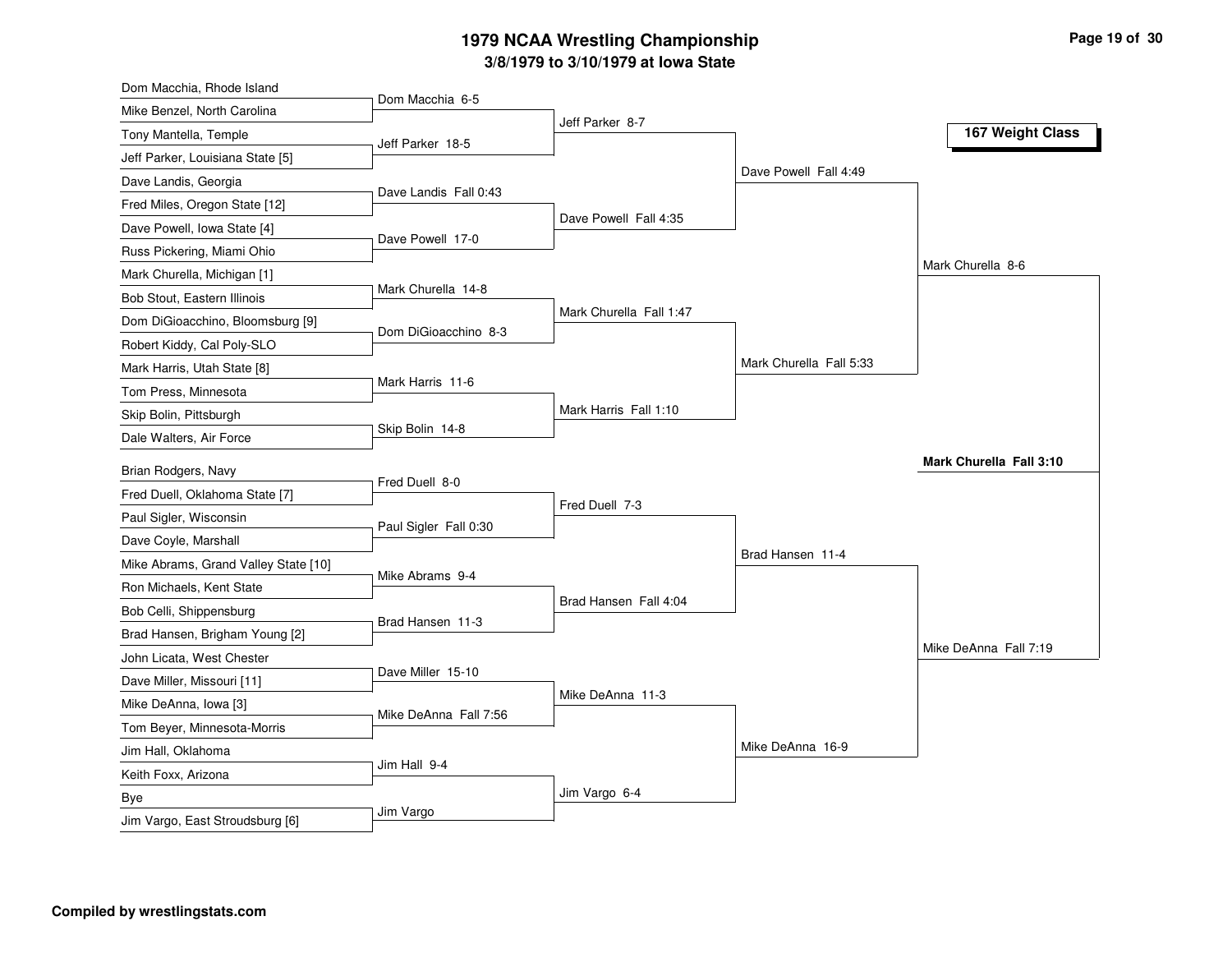# **3/8/1979 to 3/10/1979 at Iowa State 1979 NCAA Wrestling Championship Page <sup>20</sup> of <sup>30</sup>**

| Pickering, Miami Ohio      |                         |                  |                    |                       |                                               |
|----------------------------|-------------------------|------------------|--------------------|-----------------------|-----------------------------------------------|
|                            |                         |                  |                    |                       | <b>167 Consolation Bracket</b>                |
|                            | Pickering 8-5           |                  |                    |                       |                                               |
|                            |                         |                  |                    |                       |                                               |
| Landis, Georgia            |                         | Pickering 11-7   |                    |                       |                                               |
|                            |                         |                  |                    |                       |                                               |
|                            | Parker, Louisiana State |                  |                    |                       |                                               |
|                            |                         |                  | DiGioacchino 21-7  |                       |                                               |
| Stout, Eastern Illinois    |                         |                  |                    |                       | Hansen 10-5                                   |
|                            |                         |                  |                    | Hansen, Brigham Young |                                               |
|                            | DiGioacchino 5-2        |                  |                    |                       |                                               |
|                            |                         | DiGioacchino 4-3 |                    |                       |                                               |
| DiGioacchino, Bloomsburg   |                         |                  |                    |                       |                                               |
|                            | Harris, Utah State      |                  |                    |                       | Third Place: Dave Powell, Iowa State 5-3      |
|                            |                         |                  |                    |                       | Fourth Place: Brad Hansen, Brigham Young      |
|                            |                         |                  |                    |                       | Fifth Place: Dom DiGioacchino, Bloomsburg 8-6 |
| Celli, Shippensburg        |                         |                  |                    |                       | Sixth Place: Mike Abrams, Grand Valley State  |
|                            |                         |                  |                    |                       | Seventh Place: Dave Miller, Missouri 12-7     |
|                            | Abrams 19-11            |                  |                    |                       | Eighth Place: Russ Pickering, Miami Ohio      |
| Abrams, Grand Valley State |                         | Abrams 11-4      |                    |                       |                                               |
|                            |                         |                  |                    |                       |                                               |
|                            | Duell, Oklahoma State   |                  |                    |                       |                                               |
|                            |                         |                  | Abrams 12-7        |                       |                                               |
|                            |                         |                  |                    |                       |                                               |
| Beyer, Minnesota-Morris    |                         |                  |                    |                       | Powell Fall 5:00                              |
|                            |                         |                  | Powell, Iowa State |                       |                                               |
|                            | Miller 15-6             |                  |                    |                       |                                               |
| Miller, Missouri           |                         | Miller 15-4      |                    |                       |                                               |
|                            |                         |                  |                    |                       |                                               |
|                            | Vargo, East Stroudsburg |                  |                    |                       |                                               |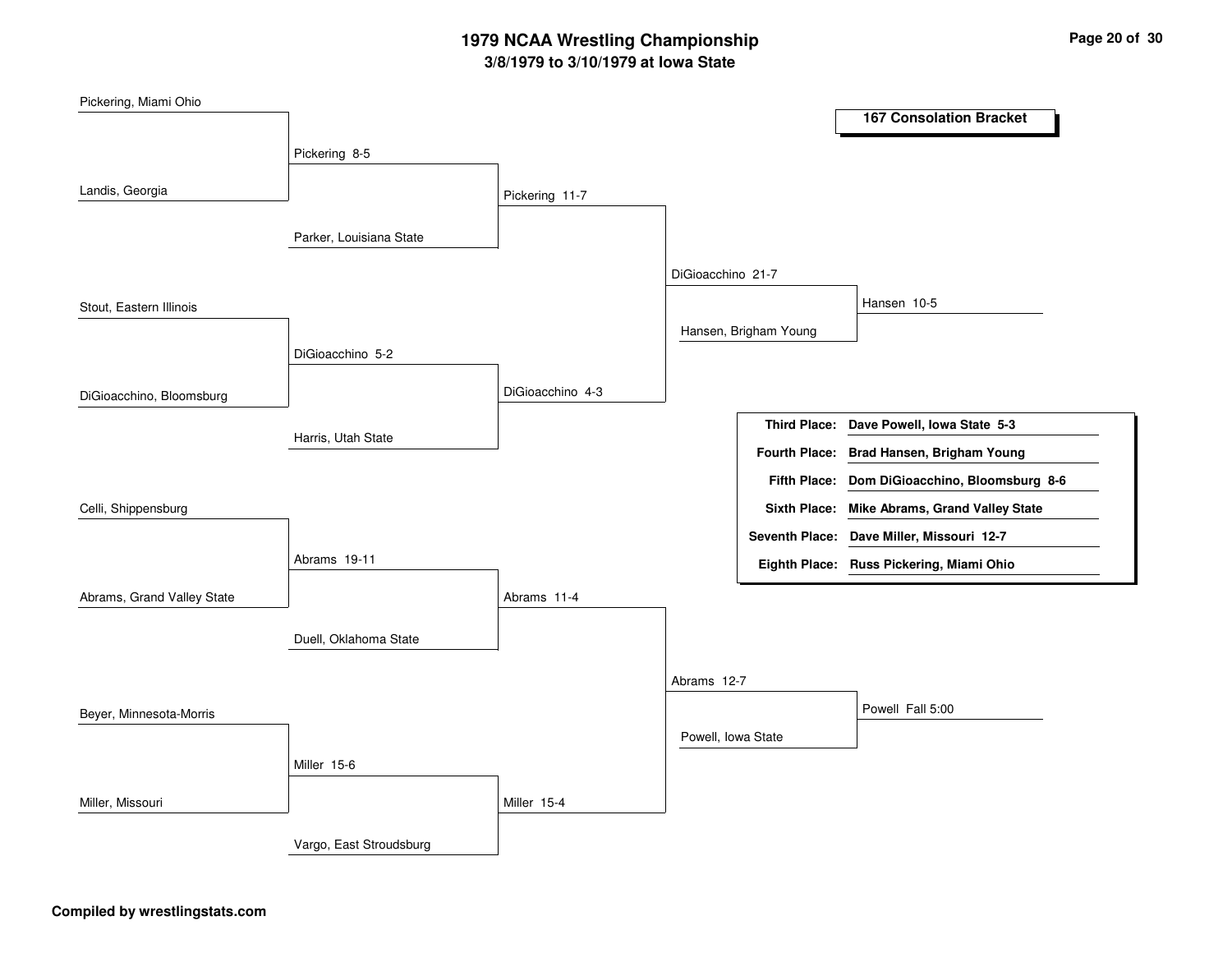**No Pigtails Bouts for 167 Weight Class**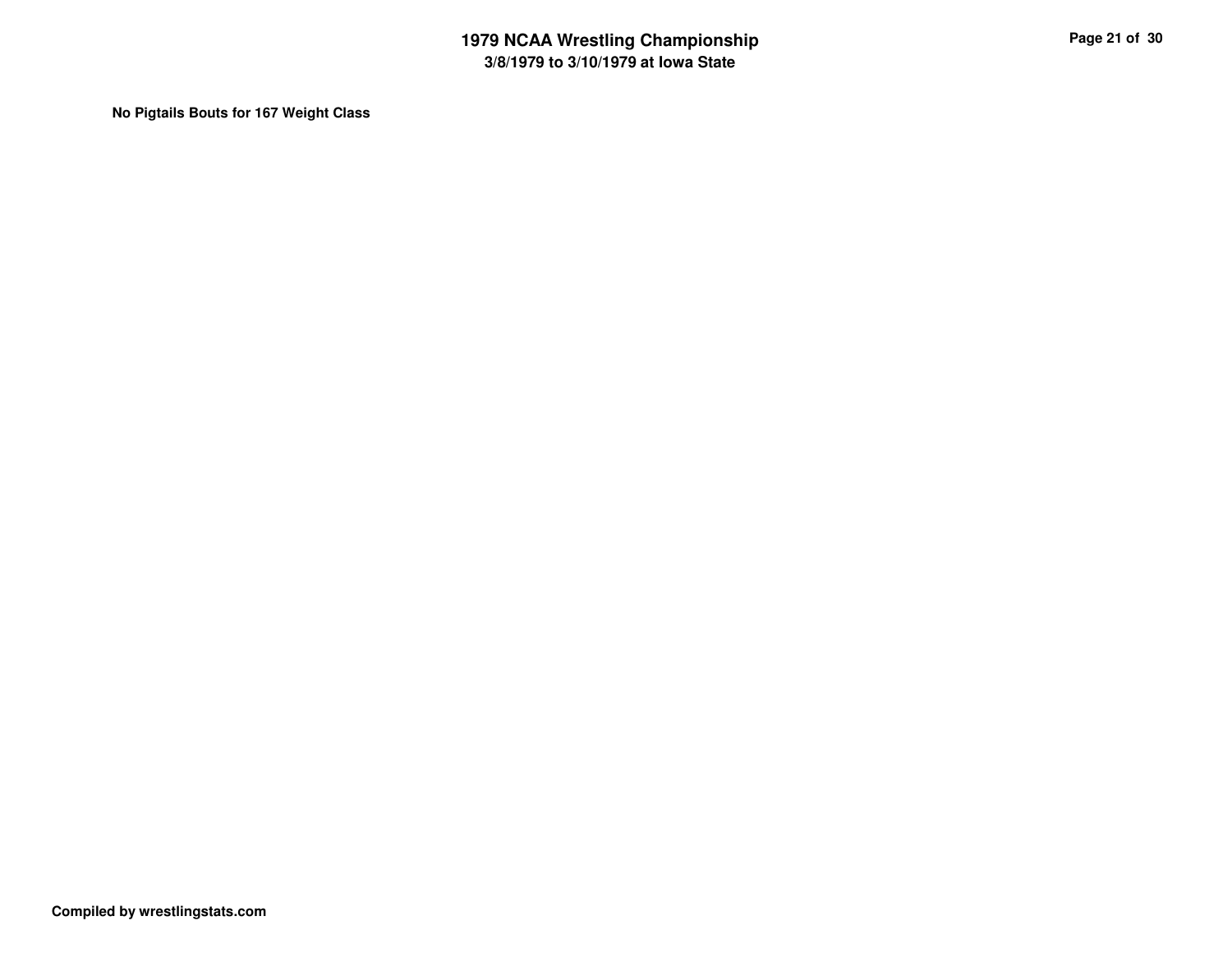#### **3/8/1979 to 3/10/1979 at Iowa State 1979 NCAA Wrestling Championship Page <sup>22</sup> of <sup>30</sup>**

| Mark Jarosz, Salisbury                                   |                          |                          |                          |                         |
|----------------------------------------------------------|--------------------------|--------------------------|--------------------------|-------------------------|
| Dave Severn, Arizona State [4]                           | Dave Severn 11-3         | Dave Severn 7-5          |                          |                         |
| Dave Allen, Iowa State [12]                              | Dave Allen 18-14         |                          |                          | 177 Weight Class        |
| Jim Ellis, Michigan State                                |                          |                          |                          |                         |
| Bill Teutsch, Florida [5]                                |                          |                          | Dave Severn 3-2          |                         |
| Bill Petoskey, Michigan                                  | Bill Teutsch 10-2        |                          |                          |                         |
| <b>Bart Cook, Wilkes</b>                                 |                          | Bill Teutsch Fall 2:59   |                          |                         |
| Gary Germundson, Oklahoma State                          | Bart Cook 12-8           |                          |                          |                         |
| Mark Lieberman, Lehigh [1]                               |                          |                          |                          | Mark Lieberman 12-2     |
| John Stroup, Slippery Rock                               | Mark Lieberman Fall 3:59 |                          |                          |                         |
| James Rey, San Jose State                                |                          | Mark Lieberman Fall 3:54 |                          |                         |
| Mark Hattendorf, SIU-Edwardsville [9]                    | Mark Hattendorf 12-5     |                          |                          |                         |
| Bryan Neitenbach, Colorado                               |                          |                          | Mark Lieberman Fall 3:46 |                         |
| Jim Kleinhans, Wisconsin [8]                             | Jim Kleinhans 20-0       |                          |                          |                         |
| Kelly Carter, Toledo                                     |                          | Jim Kleinhans 13-5       |                          |                         |
| Noel Loban, Clemson                                      | Noel Loban 13-5          |                          |                          |                         |
| Bob Greenley, Bucknell                                   |                          |                          |                          | Mark Lieberman DSQ 5:43 |
| Don Brown, Oregon [10]                                   | Don Brown 15-11          |                          |                          |                         |
| Eric Moll, Louisiana State [2]                           |                          | Don Brown Fall 2:09      |                          |                         |
| Randy McCarthy, Rhode Island                             | Eric Moll 13-2           |                          |                          |                         |
| Rick Worel, Cal Poly-SLO                                 |                          |                          | Don Brown Fall 1:42      |                         |
| Keith Ely, Princeton [7]                                 | Rick Worel 11-7          |                          |                          |                         |
| Brian Parlet, Augustana SD                               |                          | Brian Parlet Fall 4:11   |                          |                         |
| Tom Flanagan, Tennessee-Chattanooga                      | Brian Parlet Fall 1:04   |                          |                          |                         |
| Andy Cappelli, Bloomsburg                                |                          |                          |                          | Bud Palmer 9-3          |
| Marty Ryan, Oregon State [11]                            | Andy Cappelli 10-3       |                          |                          |                         |
| Bud Palmer, Iowa [3]                                     |                          | Bud Palmer 13-4          |                          |                         |
|                                                          |                          |                          |                          |                         |
| Butch Revils, East Carolina                              | Bud Palmer 17-8          |                          |                          |                         |
| Joe Palivoda, Cleveland State                            |                          |                          | Bud Palmer 5-4           |                         |
|                                                          | Joe Gormally Fall 1:45   |                          |                          |                         |
| Joe Gormally, Northern Iowa<br>Tom Vizzi, SIU-Carbondale |                          | Joe Gormally 4-1         |                          |                         |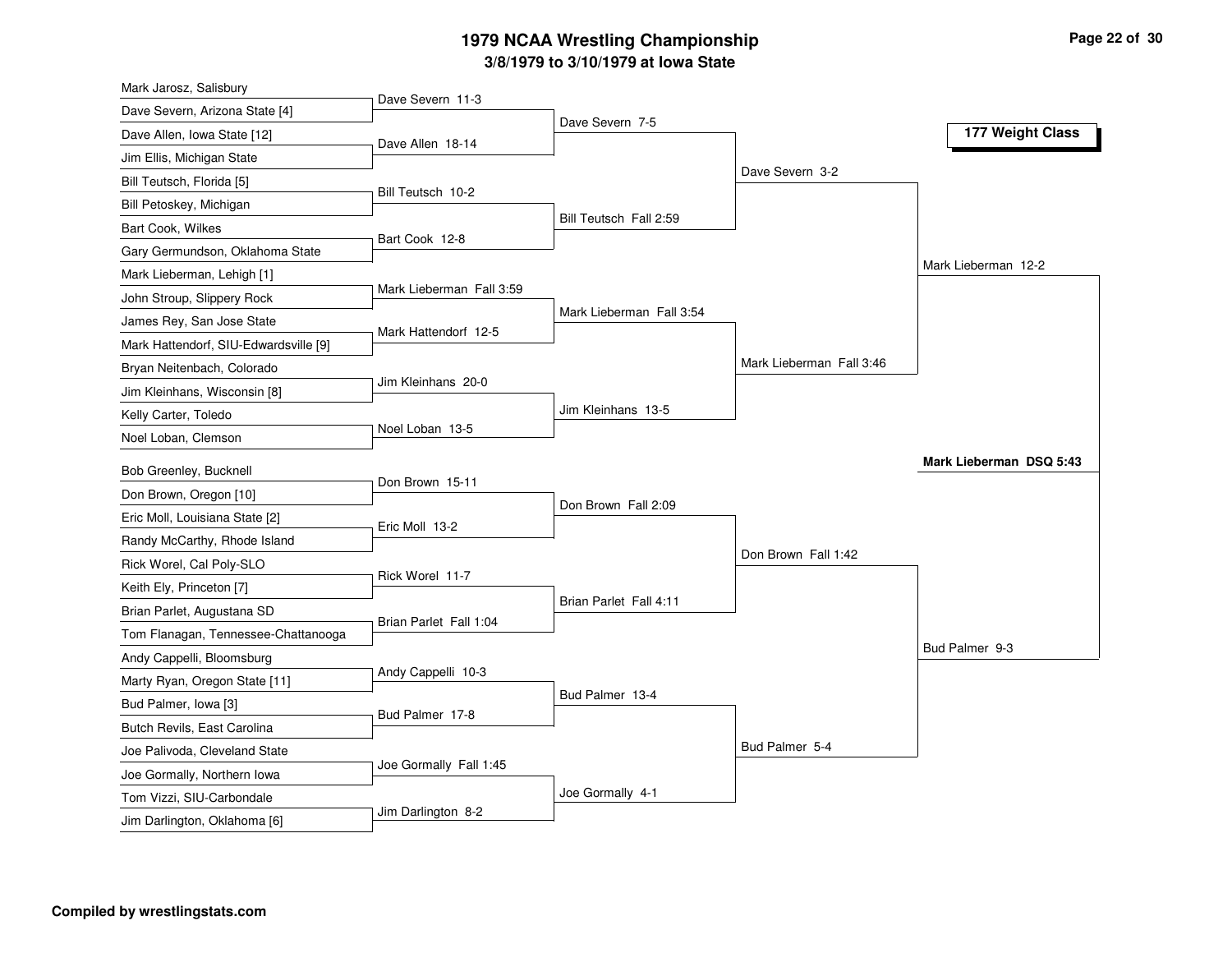# **3/8/1979 to 3/10/1979 at Iowa State 1979 NCAA Wrestling Championship Page <sup>23</sup> of <sup>30</sup>**

| Jarosz, Salisbury            |                         |                  |                       |                      | <b>177 Consolation Bracket</b>                      |
|------------------------------|-------------------------|------------------|-----------------------|----------------------|-----------------------------------------------------|
|                              |                         |                  |                       |                      |                                                     |
|                              | Allen 6-0               |                  |                       |                      |                                                     |
| Allen, Iowa State            |                         | Allen Fall 2:21  |                       |                      |                                                     |
|                              | Teutsch, Florida        |                  |                       |                      |                                                     |
|                              |                         |                  | Allen Fall 5:58       |                      |                                                     |
| Stroup, Slippery Rock        |                         |                  |                       |                      | Allen 11-2                                          |
|                              | Hattendorf Fall 0:26    |                  | Brown, Oregon         |                      |                                                     |
|                              |                         | Hattendorf 13-3  |                       |                      |                                                     |
| Hattendorf, SIU-Edwardsville |                         |                  |                       |                      |                                                     |
|                              | Kleinhans, Wisconsin    |                  |                       |                      | Third Place: Dave Allen, Iowa State 6-1             |
|                              |                         |                  |                       | <b>Fourth Place:</b> | Joe Gormally, Northern Iowa                         |
|                              |                         |                  |                       |                      | Fifth Place: Dave Severn, Arizona State 4-2         |
| Greenley, Bucknell           |                         |                  |                       |                      | Sixth Place: Don Brown, Oregon                      |
|                              |                         |                  |                       |                      | Seventh Place: Brian Parlet, Augustana SD Fall 1:04 |
|                              | Moll 21-9               |                  |                       |                      | Eighth Place: Mark Hattendorf, SIU-Edwardsville     |
| Moll, Louisiana State        |                         | Parlet Fall 0:54 |                       |                      |                                                     |
|                              | Parlet, Augustana SD    |                  |                       |                      |                                                     |
|                              |                         |                  | Gormally 2-2, 5-3     |                      |                                                     |
| Revils, East Carolina        |                         |                  |                       |                      | Gormally 3-3, 1-0                                   |
|                              |                         |                  | Severn, Arizona State |                      |                                                     |
|                              | Revils 5-5, 3-3 Cr      |                  |                       |                      |                                                     |
| Cappelli, Bloomsburg         |                         | Gormally 5-4     |                       |                      |                                                     |
|                              | Gormally, Northern Iowa |                  |                       |                      |                                                     |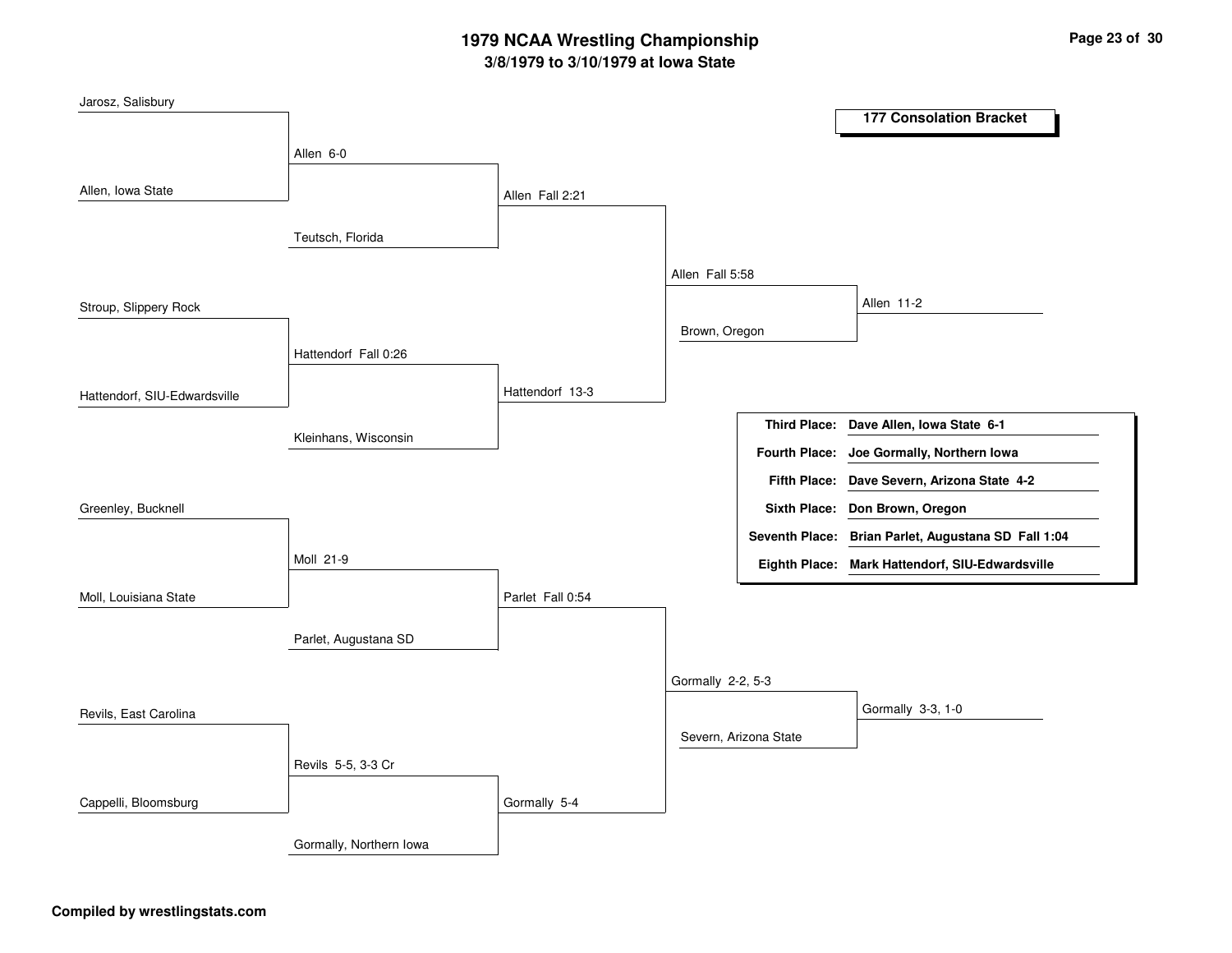# **3/8/1979 to 3/10/1979 at Iowa State 1979 NCAA Wrestling Championship Page <sup>24</sup> of <sup>30</sup>**

**Championship Pigtail Bouts for 177**

John Stroup - Slippery Rock

Mark Snider - Auburn

|                             | Stroup 4-3         |
|-----------------------------|--------------------|
| Tom Wertz - Wyoming         |                    |
| Eric Moll - Louisiana State |                    |
| Bill Braseth - Boise State  | Moll 12-2          |
| Jim Kleinhans - Wisconsin   | Kleinhans 2-2, 8-0 |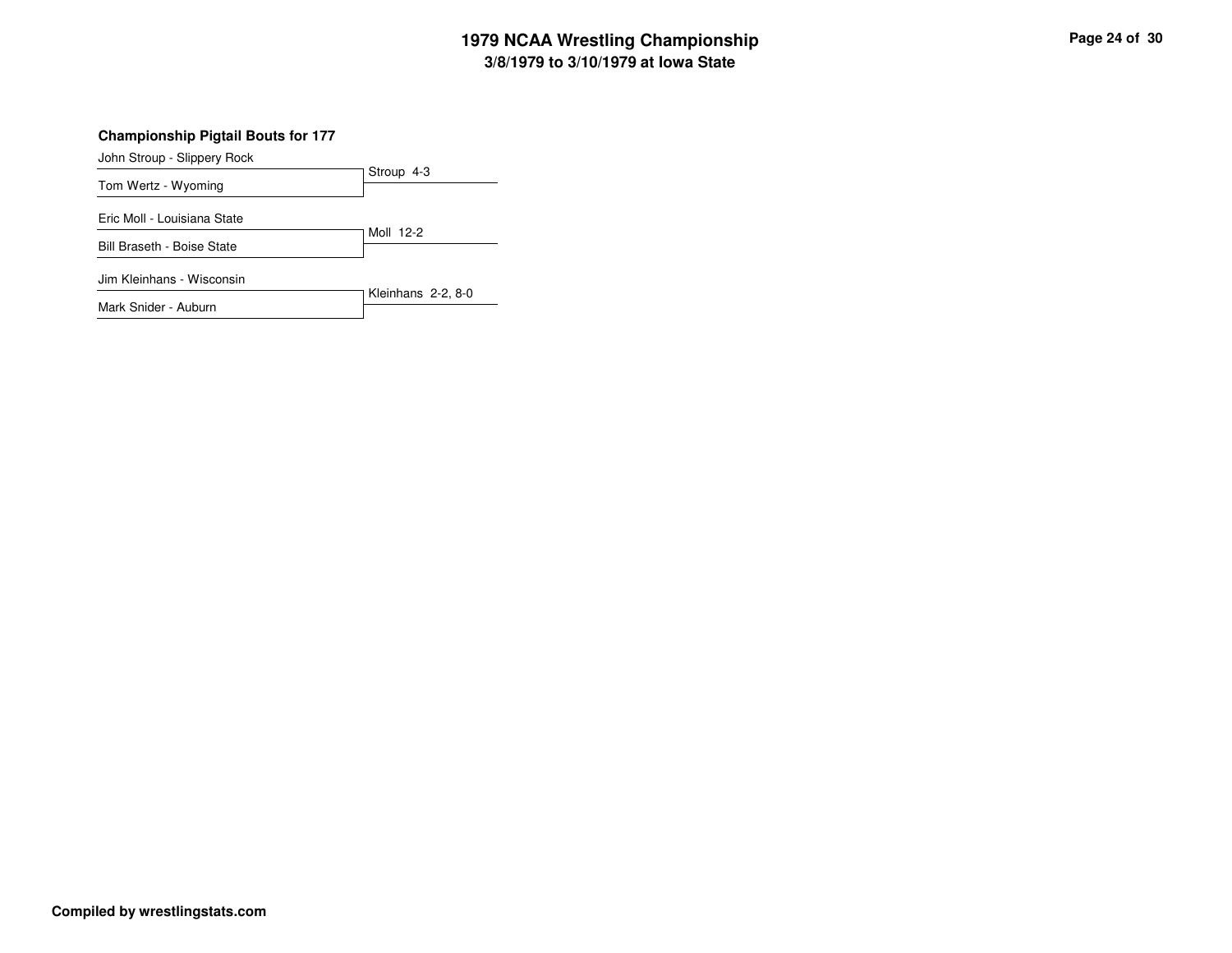#### **3/8/1979 to 3/10/1979 at Iowa State 1979 NCAA Wrestling Championship Page <sup>25</sup> of <sup>30</sup>**

| Kevin Sheesley, Colorado State                         |                             |                      |                     |                  |
|--------------------------------------------------------|-----------------------------|----------------------|---------------------|------------------|
| Duane Harris, San Jose State [12]                      | Kevin Sheesley Fall 8:59 OT |                      |                     |                  |
| Mark Miller, Virginia Tech                             | Mitch Hull 6-3              | Mitch Hull 9-3       |                     | 190 Weight Class |
| Mitch Hull, Wisconsin [4]                              |                             |                      |                     |                  |
| Charles Schoen, Michigan State                         |                             |                      | Mitch Hull 5-5, 3-2 |                  |
| Joe Cooper, Yale                                       | Joe Cooper 15-12            |                      |                     |                  |
| Mark Redman, Drake                                     |                             | Kirk Myers Fall 1:11 |                     |                  |
| Kirk Myers, Northern Iowa [5]                          | Kirk Myers Fall 1:22        |                      |                     |                  |
| Eric Wais, Oklahoma State [1]                          |                             |                      |                     | Eric Wais 5-2    |
| Geno Savegnago, Eastern Illinois                       | Eric Wais 9-0               |                      |                     |                  |
| Jerry Rodriquez, Louisiana State [9]                   |                             | Eric Wais 9-1        |                     |                  |
| Joe Lidowski, North Carolina State                     | Jerry Rodriquez Fall 4:21   |                      |                     |                  |
| George Bowman, Minnesota [8]                           |                             |                      | Eric Wais 7-0       |                  |
| Ed Meyers, Navy                                        | George Bowman 11-4          |                      |                     |                  |
| Kelly Wilson, Wyoming                                  |                             | George Bowman 11-1   |                     |                  |
| Aurel Balaianu, Hofstra                                | Kelly Wilson Fall 8:39 OT   |                      |                     |                  |
| Bob McNally, New Hampshire                             |                             |                      |                     | Eric Wais 12-5   |
| Joe Davis, Cal Poly-SLO                                | Joe Davis 10-9              |                      |                     |                  |
| Brian Gaffney, Florida                                 |                             | Mike Mann 6-0        |                     |                  |
| Mike Mann, Iowa State [7]                              | Mike Mann 11-5              |                      |                     |                  |
| Jay Hockenbroch, Clarion [10]                          |                             |                      | Howard Harris 11-5  |                  |
| Brad Moseley, Missouri                                 | Jay Hockenbroch 10-6        |                      |                     |                  |
| Howard Harris, Oregon State [2]                        |                             | Howard Harris 18-7   |                     |                  |
| Craig Blackman, Franklin & Marshall                    | Howard Harris 19-8          |                      |                     |                  |
| Joe Jarosz, Salisbury                                  |                             |                      |                     | Mike Brown 12-5  |
| Brian Thomas, Ball State                               | Brian Thomas 7-4            |                      |                     |                  |
| Mike Kovalick, Arizona State                           |                             | Steve Fraser 7-3     |                     |                  |
|                                                        | Steve Fraser 10-4           |                      |                     |                  |
| Steve Fraser, Michigan [6]<br>Edcar Thomas, Oklahoma   |                             |                      | Mike Brown 13-3     |                  |
|                                                        | Edcar Thomas 17-5           |                      |                     |                  |
|                                                        |                             |                      |                     |                  |
| Sam Sallitt, Penn State [11]<br>Mike Brown, Lehigh [3] |                             | Mike Brown 21-9      |                     |                  |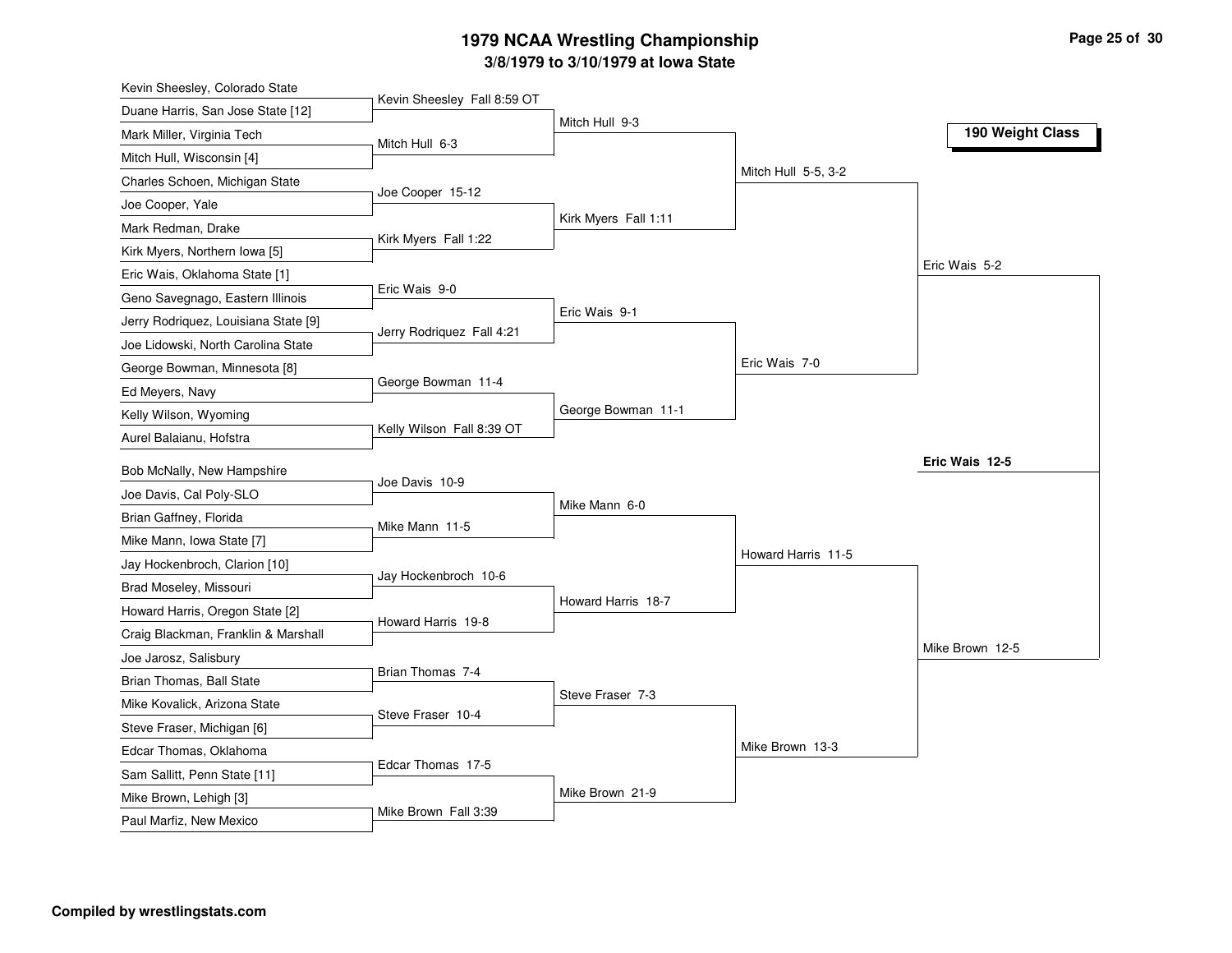# **3/8/1979 to 3/10/1979 at Iowa State 1979 NCAA Wrestling Championship Page <sup>26</sup> of <sup>30</sup>**

| Miller, Virginia Tech         |                      |                    |                 |                      |                                                    |
|-------------------------------|----------------------|--------------------|-----------------|----------------------|----------------------------------------------------|
|                               |                      |                    |                 |                      | <b>190 Consolation Bracket</b>                     |
|                               | Sheesley 16-6        |                    |                 |                      |                                                    |
| Sheesley, Colorado State      |                      | Myers 10-3         |                 |                      |                                                    |
|                               | Myers, Northern Iowa |                    |                 |                      |                                                    |
|                               |                      |                    | Myers 9-4       |                      |                                                    |
| Savegnago, Eastern Illinois   |                      |                    |                 |                      | Myers 10-8                                         |
|                               |                      |                    |                 | Harris, Oregon State |                                                    |
|                               | Savegnago 6-4        |                    |                 |                      |                                                    |
| Rodriquez, Louisiana State    |                      | Savegnago 2-2, 3-0 |                 |                      |                                                    |
|                               | Bowman, Minnesota    |                    |                 |                      | Third Place: Kirk Myers, Northern Iowa 6-3         |
|                               |                      |                    |                 |                      | Fourth Place: Mitch Hull, Wisconsin                |
| Blackman, Franklin & Marshall |                      |                    |                 |                      | Fifth Place: Howard Harris, Oregon State Fall 4:00 |
|                               |                      |                    |                 |                      | Sixth Place: Edcar Thomas, Oklahoma                |
|                               |                      |                    |                 |                      | Seventh Place: Mike Mann, Iowa State 9-2           |
|                               | Blackman 9-6         |                    |                 |                      | Eighth Place: Geno Savegnago, Eastern Illinois     |
| Hockenbroch, Clarion          |                      | Mann 5-3           |                 |                      |                                                    |
|                               |                      |                    |                 |                      |                                                    |
|                               | Mann, Iowa State     |                    |                 |                      |                                                    |
| Marfiz, New Mexico            |                      |                    | Thomas 19-7     |                      |                                                    |
|                               |                      |                    |                 |                      | <b>Hull 3-2</b>                                    |
|                               |                      |                    | Hull, Wisconsin |                      |                                                    |
|                               | Thomas 12-6          |                    |                 |                      |                                                    |
| Thomas, Oklahoma              |                      | Thomas 3-2         |                 |                      |                                                    |
|                               | Fraser, Michigan     |                    |                 |                      |                                                    |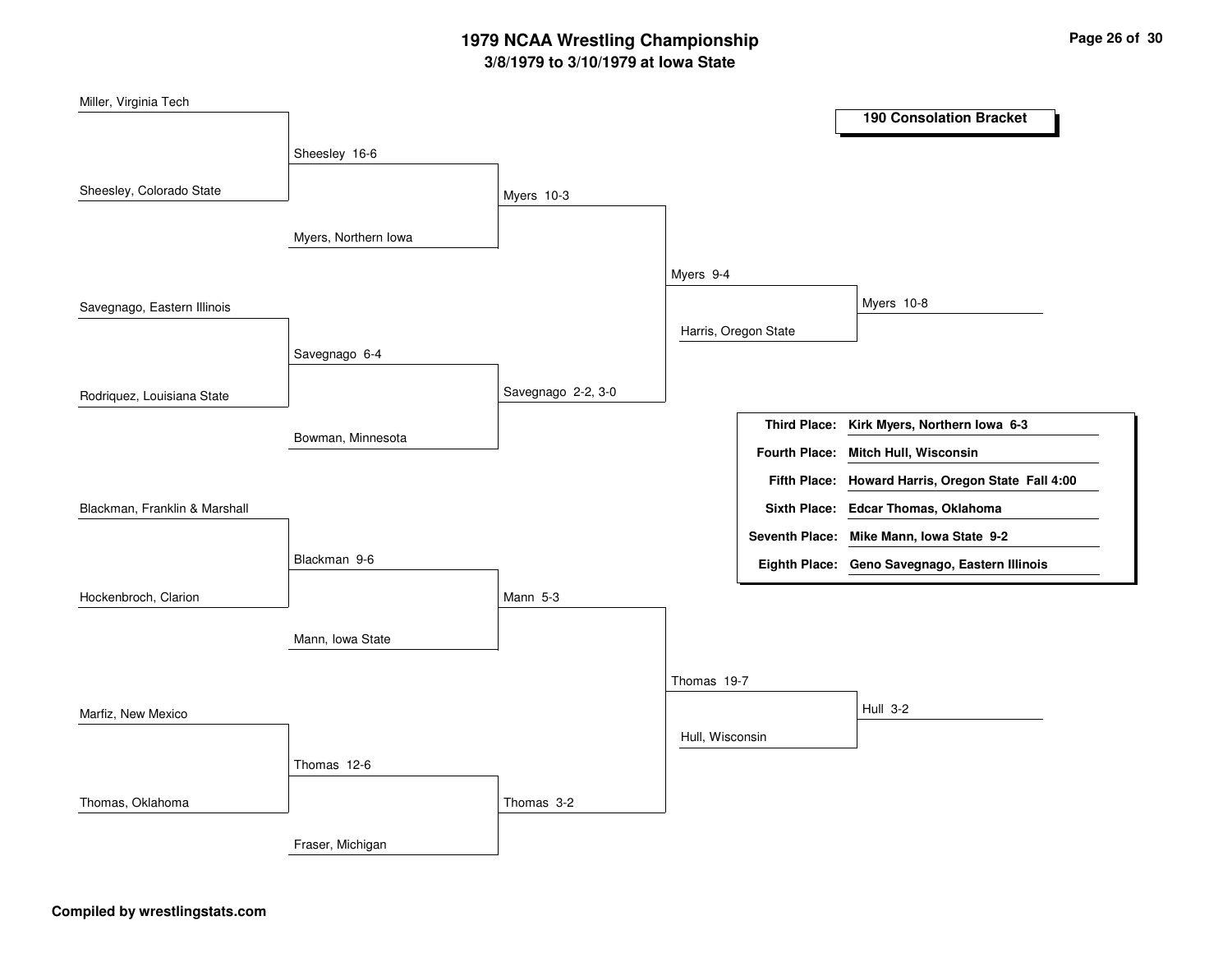# **3/8/1979 to 3/10/1979 at Iowa State 1979 NCAA Wrestling Championship Page <sup>27</sup> of <sup>30</sup>**

#### **Championship Pigtail Bouts for 190**

Brian Gaffney - Florida

Gaffney Fall 4:38 Bobby Orand - Tennessee-Chattanooga

Ed Meyers - Navy

Meyers Fall 3:20 Mike Harris - Ohio University

Geno Savegnago - Eastern Illinois

Savegnago 14-5 Craig Simpson - Weber State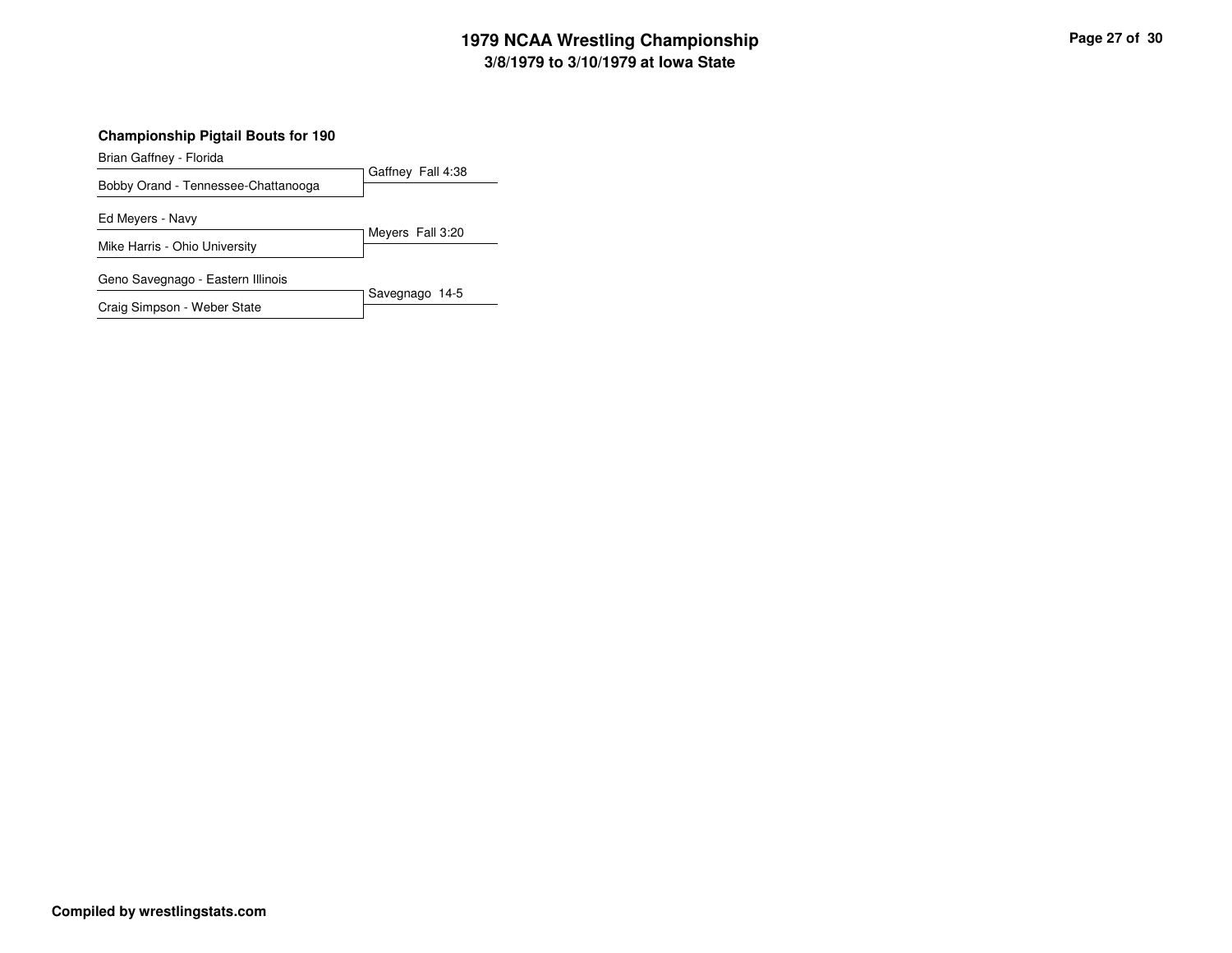# **3/8/1979 to 3/10/1979 at Iowa State 1979 NCAA Wrestling Championship Page <sup>28</sup> of <sup>30</sup>**

| Jeff Gilman, Missouri              |                          |                            |                      |                         |
|------------------------------------|--------------------------|----------------------------|----------------------|-------------------------|
| Scott Jerabek, Wisconsin [12]      | Jeff Gilman Fall 2:20    |                            |                      |                         |
| Bob Bath, Wyoming                  | Shawn Whitcomb 30-7      | Shawn Whitcomb 14-3        |                      | <b>UNL Weight Class</b> |
| Shawn Whitcomb, Michigan State [4] |                          |                            |                      |                         |
| Bill Amelio, Lehigh                |                          |                            | Dave Klemm Fall 3:44 |                         |
| Steve Kyriopoulos, Utah State      | Steve Kyriopoulos 8-2    |                            |                      |                         |
| Lo Carmen, Appalachian State       |                          | Dave Klemm Fall 1:50       |                      |                         |
| Dave Klemm, Eastern Illinois [5]   | Dave Klemm Fall 1:49     |                            |                      |                         |
| Jeff Blatnick, Springfield [1]     |                          |                            |                      | Dave Klemm Fall 3:03    |
| Glen Quackenbush, Arizona State    | Jeff Blatnick Fall 4:32  |                            |                      |                         |
| Chris Gardner, Auburn [9]          |                          | Jeff Blatnick Fall 5:58    |                      |                         |
| Craig Newburg, Ball State          | Chris Gardner 12-4       |                            |                      |                         |
| Dan House, Wilkes [8]              |                          |                            | Steve Williams 6-5   |                         |
| Steve Williams, Oklahoma           | Steve Williams Fall 7:54 |                            |                      |                         |
| John Allen, Massachusetts          |                          | Steve Williams 2-2, 1-1 Cr |                      |                         |
| Jeff Grier, Augustana SD           | Jeff Grier Fall 6:41     |                            |                      |                         |
|                                    |                          |                            |                      | Fred Bohna 9-5          |
| Ray Wagner, Kent State             | Ray Wagner Fall 2:19     |                            |                      |                         |
| Al Tanner, Clemson                 |                          | Ray Wagner 11-9            |                      |                         |
| Craig Schoene, Oregon              | Tim Payne 12-1           |                            |                      |                         |
| Tim Payne, Cleveland State [7]     |                          |                            | Fred Bohna 10-3      |                         |
| Jack Campbell, Clarion [10]        | Jack Campbell Fall 2:58  |                            |                      |                         |
| Jay Craddock, Columbia             |                          | Fred Bohna 21-4            |                      |                         |
| Fred Bohna, UCLA [2]               | Fred Bohna 17-7          |                            |                      |                         |
| David Jack, Cal Poly-SLO           |                          |                            |                      | Fred Bohna 14-6         |
| Rich Passerotti, Bucknell          | Fred McGaver 8-5         |                            |                      |                         |
| Fred McGaver, Marquette            |                          | Fred McGaver 7-5           |                      |                         |
| Mindell Tyson, East Carolina       | Tom Waldon DSQ           |                            |                      |                         |
| Tom Waldon, Iowa State [6]         |                          |                            | Fred McGaver 5-3     |                         |
| Jim Becker, Minnesota [11]         | Jim Becker 11-7          |                            |                      |                         |
| George Atiyeh, Louisiana State     |                          |                            |                      |                         |
| John Bowlsby, Iowa [3]             | John Hurlock Fall 1:33   | Jim Becker 16-1            |                      |                         |
| John Hurlock, Colorado             |                          |                            |                      |                         |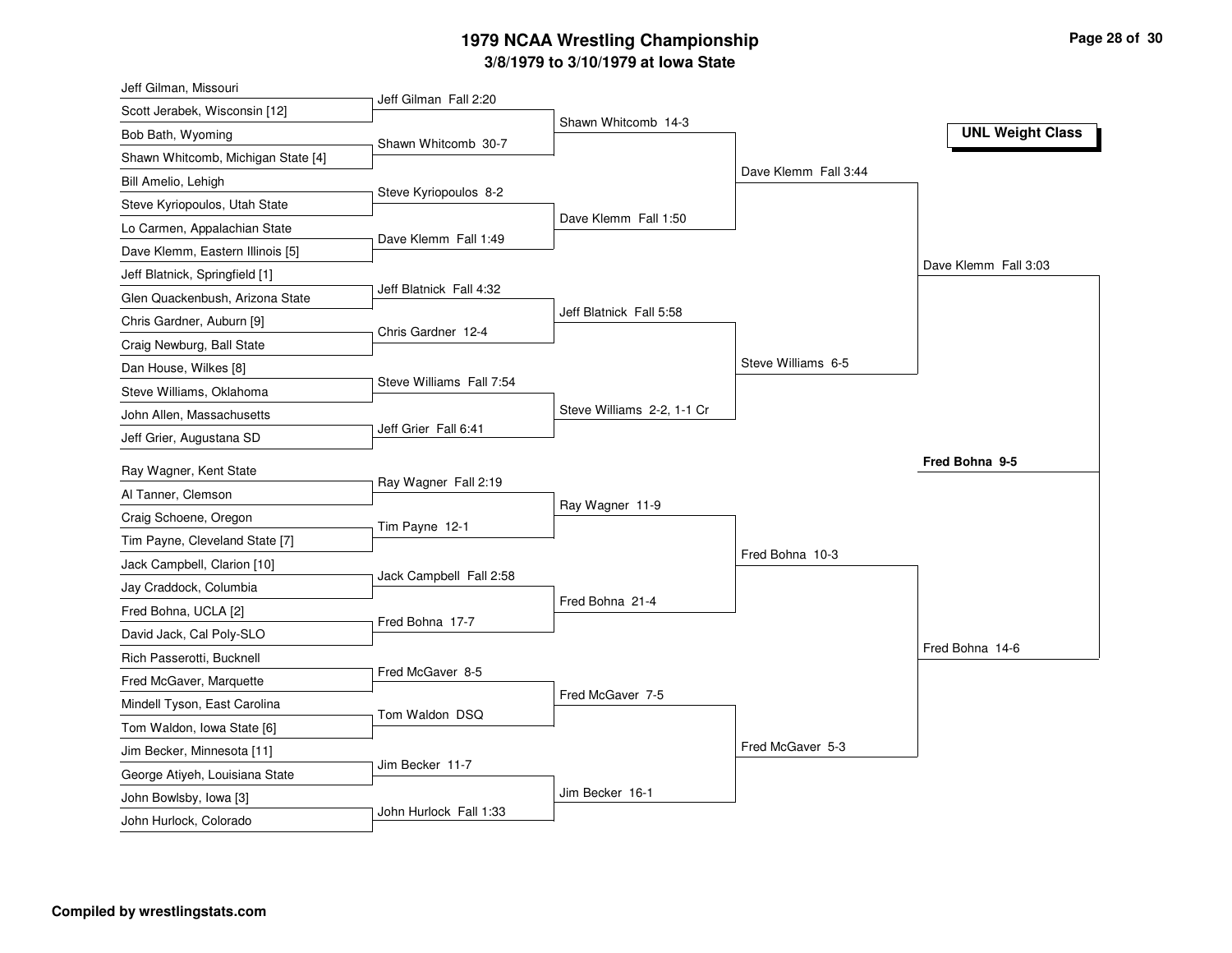# **3/8/1979 to 3/10/1979 at Iowa State 1979 NCAA Wrestling Championship Page <sup>29</sup> of <sup>30</sup>**

| Carmen, Appalachian State |                          |               |                    |  |                                              |  |  |
|---------------------------|--------------------------|---------------|--------------------|--|----------------------------------------------|--|--|
|                           |                          |               |                    |  | <b>UNL Consolation Bracket</b>               |  |  |
|                           | Kyriopoulos Fall 5:28    |               |                    |  |                                              |  |  |
|                           |                          |               |                    |  |                                              |  |  |
| Kyriopoulos, Utah State   |                          | Whitcomb 10-2 |                    |  |                                              |  |  |
|                           |                          |               |                    |  |                                              |  |  |
|                           | Whitcomb, Michigan State |               |                    |  |                                              |  |  |
|                           |                          |               | Blatnick 7-1       |  |                                              |  |  |
|                           |                          |               |                    |  |                                              |  |  |
| House, Wilkes             |                          |               |                    |  | Blatnick Fall 3:35                           |  |  |
|                           |                          |               | McGaver, Marquette |  |                                              |  |  |
|                           | Grier 11-1               |               |                    |  |                                              |  |  |
|                           |                          | Blatnick 9-3  |                    |  |                                              |  |  |
| Grier, Augustana SD       |                          |               |                    |  |                                              |  |  |
|                           | Blatnick, Springfield    |               |                    |  | Third Place: Jeff Blatnick, Springfield 12-9 |  |  |
|                           |                          |               |                    |  | Fourth Place: Jack Campbell, Clarion         |  |  |
|                           |                          |               |                    |  | Fifth Place: Fred McGaver, Marquette 5-3     |  |  |
| Jack, Cal Poly-SLO        |                          |               |                    |  | Sixth Place: Steve Williams, Oklahoma        |  |  |
|                           |                          |               |                    |  | Seventh Place: Tom Waldon, Iowa State 7-5    |  |  |
|                           | Campbell 6-5             |               |                    |  | Eighth Place: Shawn Whitcomb, Michigan State |  |  |
| Campbell, Clarion         |                          | Campbell 16-1 |                    |  |                                              |  |  |
|                           |                          |               |                    |  |                                              |  |  |
|                           | Wagner, Kent State       |               |                    |  |                                              |  |  |
|                           |                          |               |                    |  |                                              |  |  |
|                           |                          |               | Campbell 8-0       |  |                                              |  |  |
| Passerotti, Bucknell      |                          |               |                    |  | Campbell 5-2                                 |  |  |
|                           |                          |               | Williams, Oklahoma |  |                                              |  |  |
|                           | Waldon 8-5               |               |                    |  |                                              |  |  |
|                           |                          |               |                    |  |                                              |  |  |
| Waldon, Iowa State        |                          | Waldon 4-2    |                    |  |                                              |  |  |
|                           | Becker, Minnesota        |               |                    |  |                                              |  |  |
|                           |                          |               |                    |  |                                              |  |  |